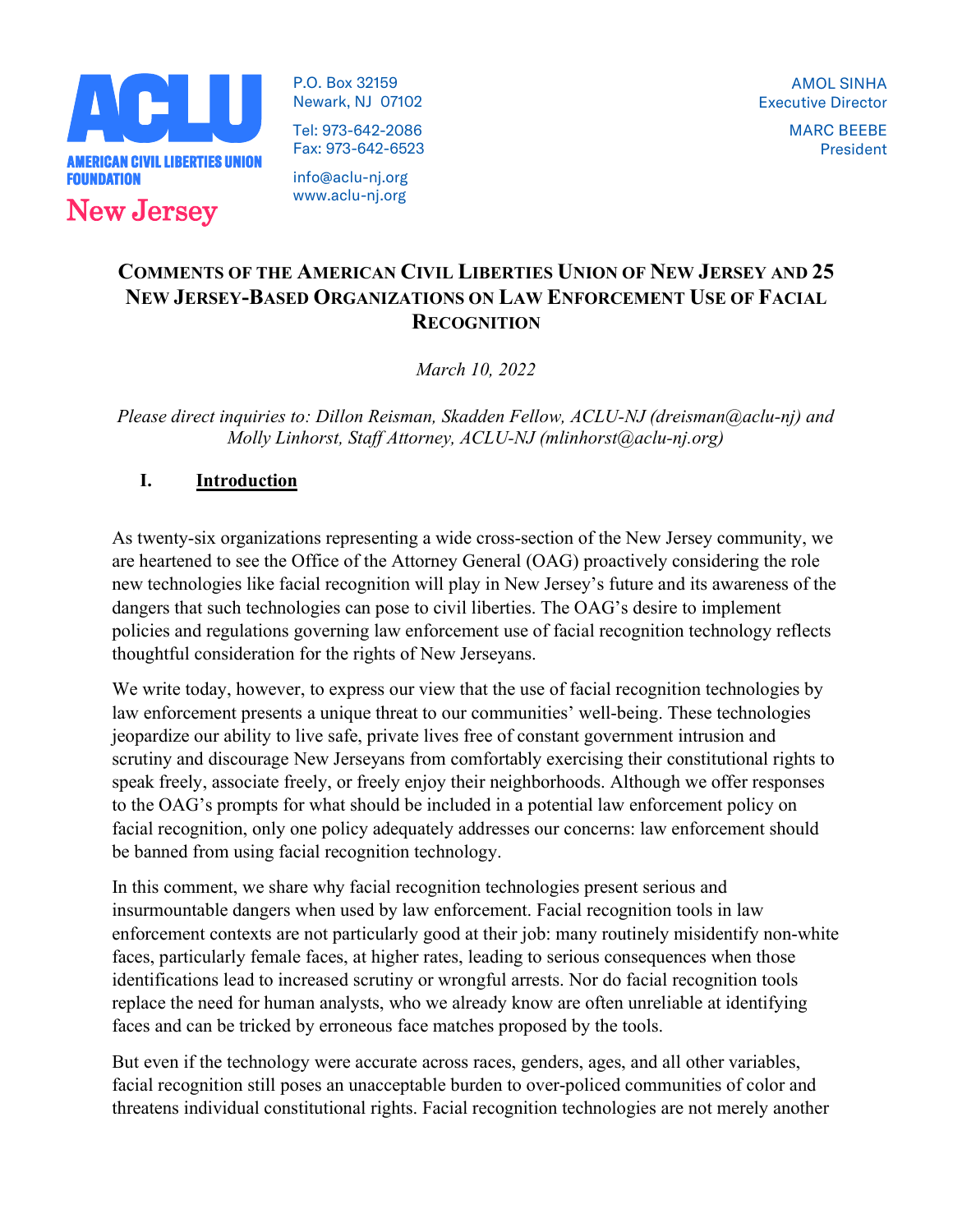tool in the police's investigative arsenal, but fundamentally change the relationship between the people, their government, and their physical world. They are an obstacle to the public's ability to express themselves, to protest, or to simply carry on their private lives without fear of government intrusion.

We offer our perspective on individual rules and regulations in an appendix to this comment, and commend the OAG for starting this conversation, but we are firm in our belief that such rules are at best a form of harm reduction. Ultimately, the law enforcement use of facial recognition must be banned in its entirety. For these reasons, we conclude that the State cannot safeguard against the dangers these technologies present, and we urge the Office of the Attorney General to adopt a policy prohibiting any and all uses of facial recognition technology by law enforcement in New Jersey.

# II. The use of facial recognition by law enforcement exacerbates and perpetuates the over-policing and mass surveillance of Black and Latinx communities, infringes on the fundamental right of people to live public lives free of constant government scrutiny, and should be banned.

By comparing an unknown person's "faceprint" to a gallery of known faces, facial recognition technology grants its users the power to identify unknown people from surveillance videos, body-worn camera imagery, or other image sources. Law enforcement agencies may employ it to generate leads, identify witnesses, or track suspects all at the push of a button. But empowering law enforcement with that technology—even if we were to assume that facial recognition performs with a high-degree of accuracy—comes at a steep price for the public. Facial recognition tools bring about a fundamental change in the public's relationship with the police, the government, and their own communities. The technology introduces a categorically new kind of mass surveillance.

# A. Facial recognition tools themselves are too unreliable for law enforcement use: they are worse at identifying darker-skinned people of color, exacerbate human biases, and do not perform well on low-quality images common in law enforcement contexts.

Every stage of facial recognition's development and use introduces a new source of error, the sum of which makes facial recognition tools deeply unreliable within the law enforcement context. The result? Rather than contribute meaningfully to reducing crime, facial recognition tools frequently misidentify suspects and mislead police, with people of color bearing the brunt of these errors.

Inherent racial biases are common in facial recognition algorithms: Facial recognition tools are not built in a vacuum — because of how they are developed, they frequently reflect societal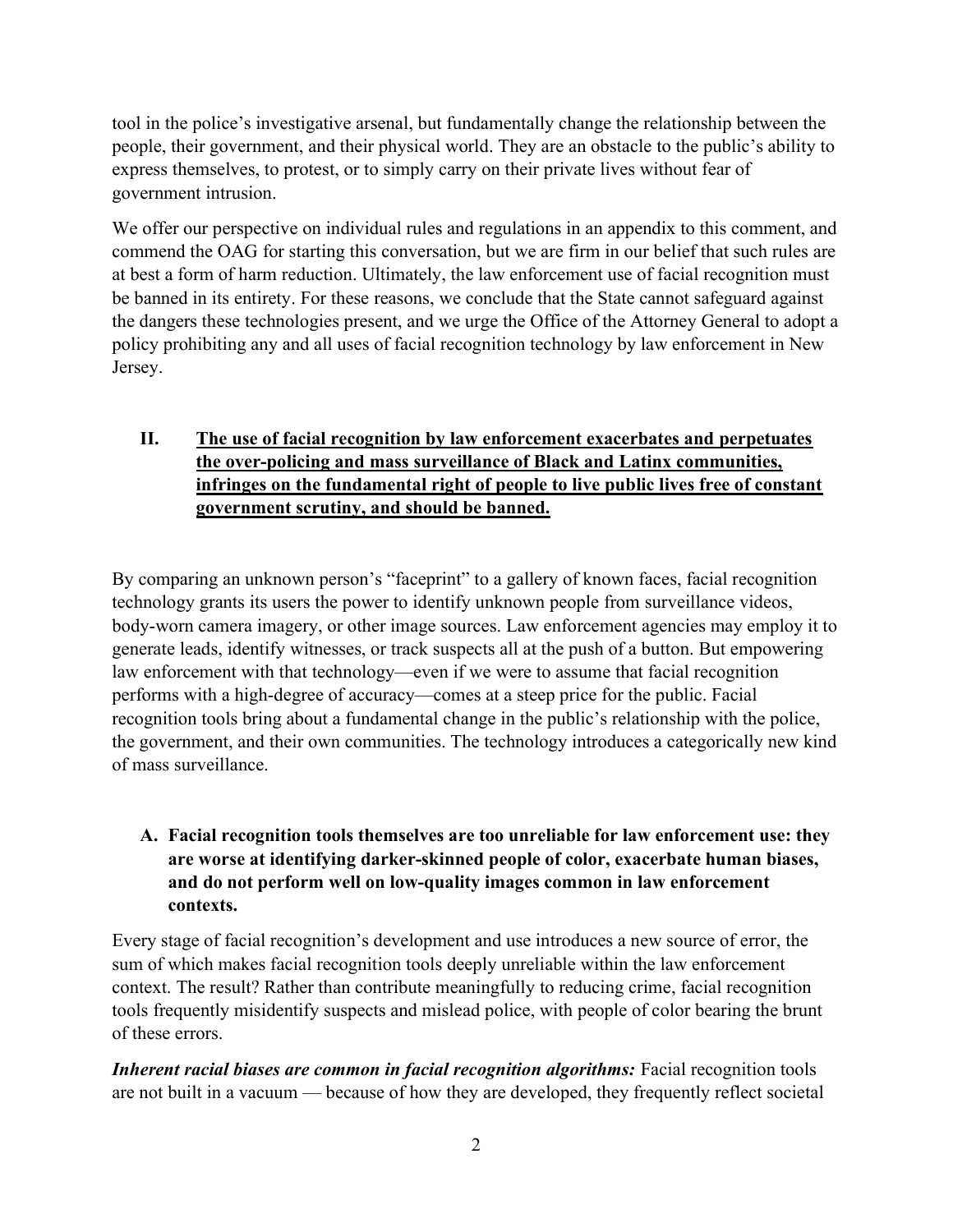biases against people of color. Many facial recognition algorithms used today are less accurate when analyzing the faces of darker-skinned individuals. The National Institute of Standards and Technology confirmed this effect in its study of available commercial and academic facial recognition algorithms: many algorithms produced far more "false positives"—that is, they proposed possible identities for unknown faces that were ultimately incorrect—for faces of people of African, Asian, and Native American descent.<sup>1</sup> The disparity was even more pronounced for women than men. Drs. Joy Buolamwini and Timnit Gebru observed similar disparities in their landmark study of mainstream commercial facial analysis tools, which were substantially less effective at analyzing the faces of darker-skinned women.<sup>2</sup> While tools may improve in the future, this is an endemic problem in facial recognition development.

It is distressing that law enforcement might come to rely on a technology with an empirically proven tendency towards racially biased results. In real law enforcement terms, a higher rate of false positives for people of color translates into a higher rate of misdirected investigations, undue scrutiny, and, ultimately, wrongful arrests. We should not ask whether we might be able to "tolerate" a certain level of racial disparity in law enforcement's use of facial recognition.

**Automation bias:** Facial recognition tools' performance also relies heavily on human operators and analysts to interpret the tools' results, which introduces human biases into the already technically biased facial recognition process.<sup>3</sup> For example, people often experience "automation bias," where they will put undue weight or trust in a decision or assertion when they are told the decision was made by a machine. One study uncovered this bias in people evaluating facial recognition results: when human evaluators were told that a computer had discovered two faces were identical, they were more likely to accept the match and be more confident the match was correct.<sup>4</sup> If the evaluators were just told to evaluate the face's similarity without any suggestion

<sup>&</sup>lt;sup>1</sup> A "false positive" occurs when the facial recognition tool returns a match between an unknown face and a known identity, but that proposed match is incorrect. Patrick Grother, Mei Ngan & Kayee Hanaoka, National Institute of Standards and Technology, Face Recognition Vendor Test (FRVT) Part 3: Demographic Effects (2019), https://nvlpubs.nist.gov/nistpubs/ir/2019/NIST.IR.8280.pdf.

<sup>&</sup>lt;sup>2</sup> One major source of this disparity is in the "training" and "benchmark" datasets that are used to develop facial recognition algorithms. Generally, the performance of facial recognition tools is often measured using datasets that contain the faces of mostly light-skinned men. Algorithms may appear to work well on those datasets, when in reality the algorithms have never been trained to recognize darker-skinned women. Joy Buolamwini & Timnit Gebru, Gender Shades: Intersectional Accuracy Disparities in Commercial Gender Classification, 81 Proceedings of Machine Learning Research 1-15 (2018), https://www.media.mit.edu/publications/gender-shades-intersectional-accuracy-disparities-incommercial-gender-classification/.

<sup>&</sup>lt;sup>3</sup> The police chief of Detroit, Michigan, in explaining how facial recognition tools require human analysts to interpret their results, estimated that a facial recognition tool working *alone*, without a human analyst, would misidentify subjects about "96 percent of the time." Jason Koebler, Detroit Police Chief: Facial Recognition Software Misidentifies 96% of the Time, Vice (June 29, 2020), https://www.vice.com/en/article/dyzykz/detroit-police-chief-facial-recognition-software-misidentifies-96 of-the-time.

 $4$  Lauren Chambers & Emiliano Falcon-Morano, *Bias All the Way Down: Research Shows Domino Effect* When Humans Use Facial Recognition Algorithms, Privacy SOS (Sep. 22, 2020),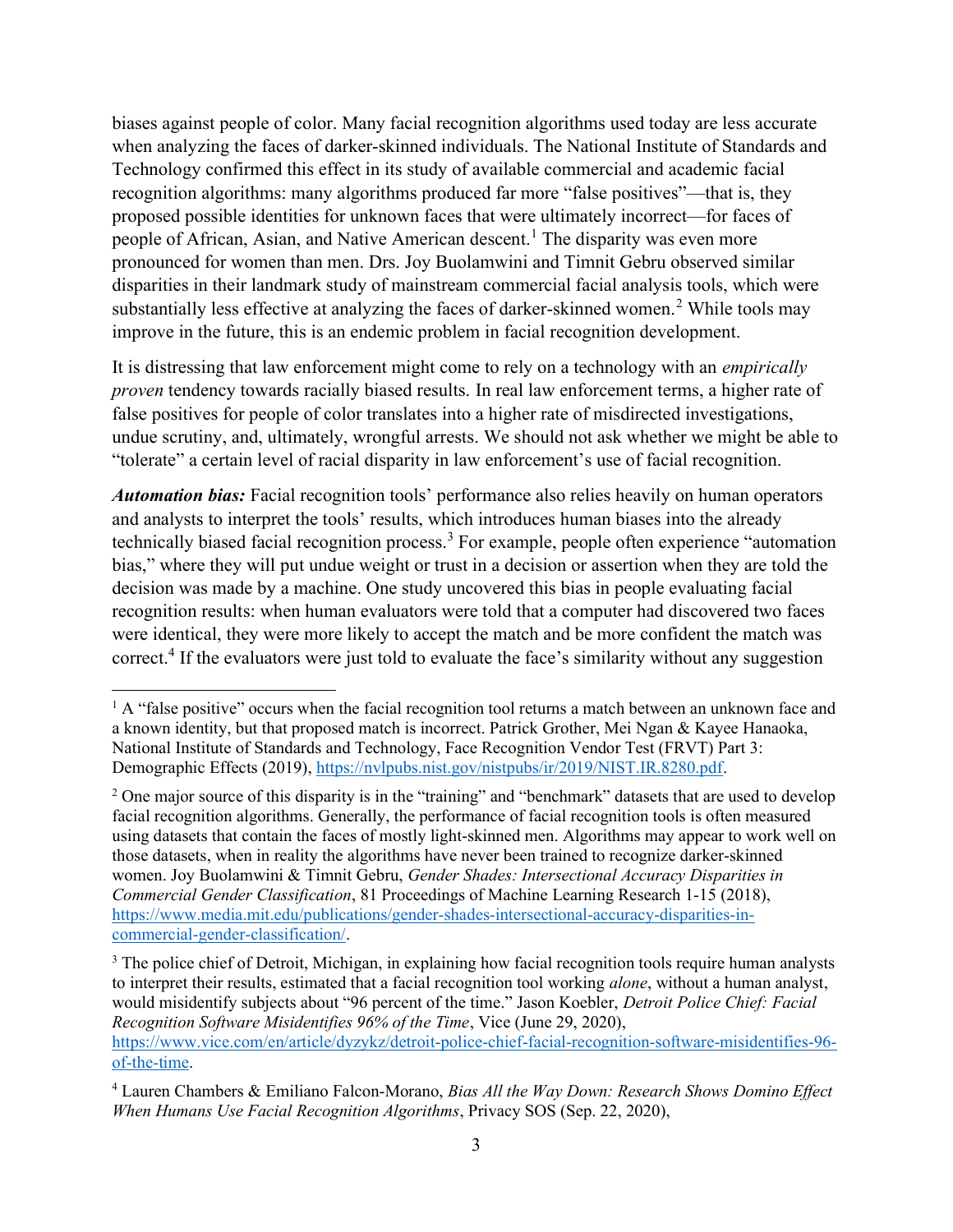that a computer had already proposed a match, they expressed more doubt that the faces were similar. In law enforcement, this sort of bias induces officers to put undue trust in the identifications made by facial recognition tools even if their own eyes tell them differently.

Cross-racial identification and poor image quality: The error from automation bias compounds when we consider that people are generally worse at *cross-racial* face identification. When presented with a suspect of a different race, analysts may be more likely to defer to an errorprone facial recognition tool's decisions.<sup>5</sup>

Furthermore, the poor quality of the images the police will use for facial recognition —which are often gathered from surveillance videos at bad angles and with poor lighting—also contributes to likely inaccuracies. Facial recognition tools are much less effective when applied to photos in which the subject is not facing the camera straight on, or where the lighting is poor.<sup>6</sup> These conditions also hurt the ability of human analysts to second-guess the computer at the precise moment when the computer is at its least accurate.<sup>7</sup>

Human operator misuse of facial recognition tools: Across the country, officers have come up with many "creative" and unacceptable ways to use the facial recognition tools at their disposal. When the quality of the available probe image is too low for facial recognition to work effectively, many officers will attempt to edit the photo to force the system to generate results. Some officers have even inserted police sketches into facial recognition systems in lieu of live imagery, hoping for usable results. $8$ 

A study by the Georgetown Center on Privacy & Technology uncovered other shocking and downright strange techniques: from officers editing in a different mouth to change the suspect's expression, to inserting open eyes if the subject's eyes are closed, to mirroring one half of the

https://journals.plos.org/plosone/article?id=10.1371/journal.pone.0237855).

https://static1.squarespace.com/static/5c1bfc7eee175995a4ceb638/t/60e5dd3bed032877ec8e3be9/162567 7116317/2021.7.7\_Scan+City\_FINAL.pdf.

https://privacysos.org/blog/bias-all-the-way-down-research-shows-domino-effect-when-humans-use-facerecognition-algorithms/ (citing John J. Howard, Laura R. Rabbitt & Yevgeniy B. Sirotin, Human-Algorithm Teaming in Face Recognition How Algorithm Outcomes Cognitively Bias Human Decision-Making, PLoS ONE 15(8) (2020),

<sup>&</sup>lt;sup>5</sup> See State v. Henderson, 208 N.J. 208, 267 (2011) (explaining that cross-racial identifications tend to be less reliable than same-race identifications) (citing State v. Cromedy, 158 N.J. 112, 120 (1999)).

<sup>&</sup>lt;sup>6</sup> Patrick Grother, Mei Ngan & Kayee Hanaoka, National Institute of Standards and Technology, Face Recognition Vendor Test (FRVT) Part 2: Identification 5 (2019),

https://pages.nist.gov/frvt/reports/1N/frvt\_1N\_report.pdf (reporting that "recognition error rates are much higher, often in excess of 20%" when facial recognition is used on poorer quality images that do not capture a person's face fully).

<sup>&</sup>lt;sup>7</sup> Eleni Manis, Albert Fox Cahn, Naz Akyol & Caroline Magee, Scan City: A Decade of NYPD Facial Recognition Abuse 3 (2021),

 $8$  Id.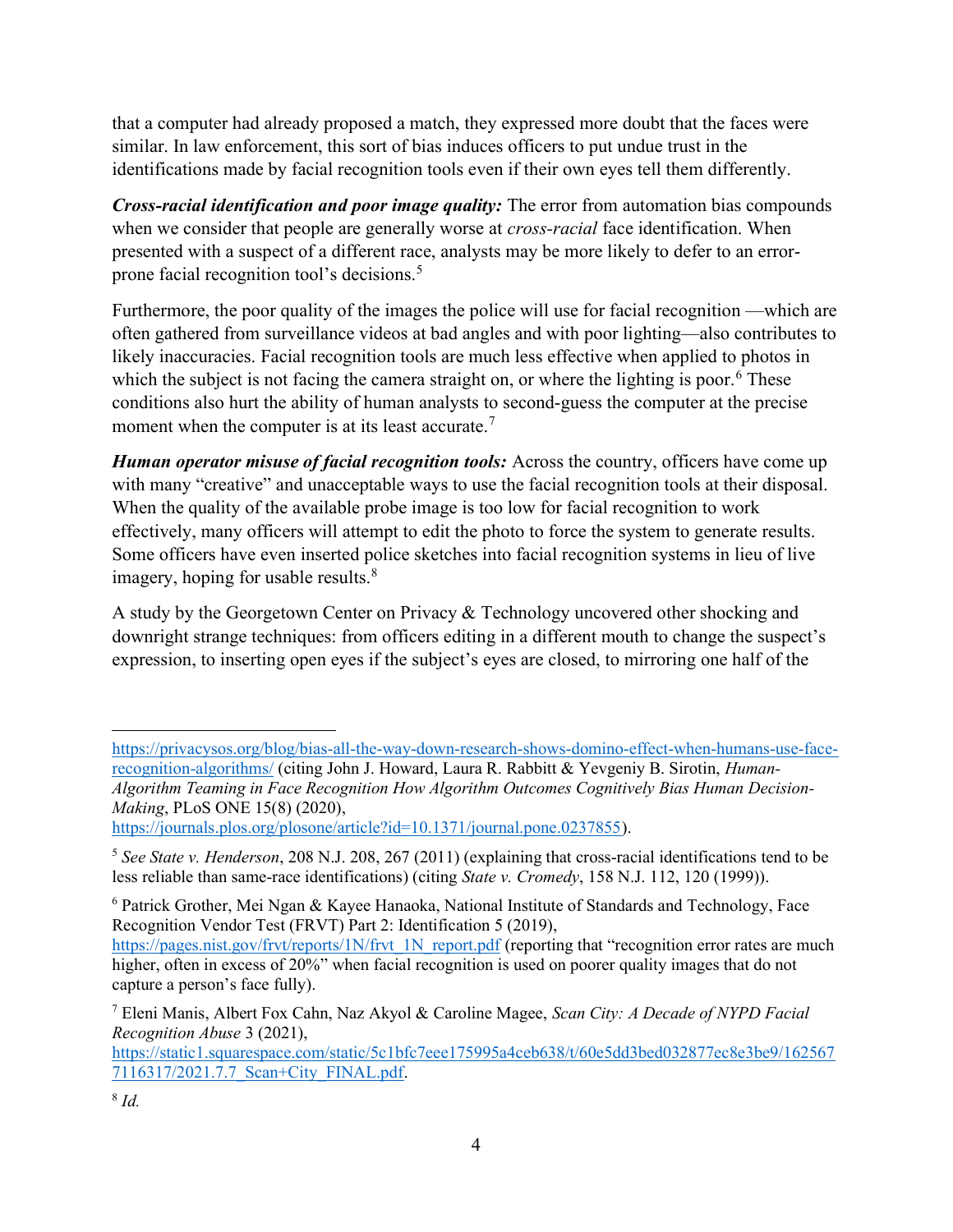subject's face if the other half is obscured, to even combining multiple people's faces into one.<sup>9</sup> One NYPD officer, believing a suspect looked like Woody Harrelson, attempted to use a photo of the celebrity to identify the suspect.<sup>10</sup>

When officers or analysts edit their probe images, or submit sketches, they completely undermine the intended use of the facial recognition system. The practice adds more subjectivity to an already error-prone process and leads the police to rely on methodologies that produce unreliable results. No matter what controls the OAG might put into a place, there is ample room for the police to misuse facial recognition in unexpected and harmful ways.

## B. Facial recognition tools will perpetuate the over-policing of communities of color.

Even if facial recognition algorithms themselves were equally accurate at identifying people regardless of race, our past and present reality of racially disparate policing means that facial recognition tools' harms and errors are not felt nor experienced equally. New surveillance technologies frequently subject communities of color to surveillance and control that would not be tolerated in white communities, in large part because they are embedded in an existing infrastructure of biased and racist policing practices.<sup>11</sup> Facial recognition is no exception.

New Jersey's communities of color are already over-policed and over-surveilled.<sup>12</sup> Black and Hispanic drivers are pulled over and arrested at higher rates than white drivers throughout New Jersey.<sup>13</sup> Before legalization, Black people were arrested for marijuana-related offenses at a rate

 $10 \, \text{Id}$ 

 $12$  See, e.g., ACLU-NJ, Selective Policing: Racially Disparate Enforcement of Low-Level Offenses in New Jersey 4 (2015), https://www.aclu-nj.org/files/7214/5070/6701/2015\_12\_21\_aclunj\_select\_enf.pdf ("In each case, the study identified extreme racial disparities in the number of arrests of Black and White people for low-level offenses."); Udi Ofer & Ari Rosmarin, ACLU-NJ, Stop-and-Frisk: A First Look: Six Months of Data on Stop-and-Frisk Practices in Newark 8 (2014), https://www.aclunj.org/files/8113/9333/6064/2014\_02\_25\_nwksnf.pdf ("Although [B]lack Newarkers comprise 52 percent of the city's population, they make up 75 percent of total stops by the Newark Police.").

<sup>&</sup>lt;sup>9</sup> Clare Garvie, Georgetown Center on Privacy & Technology, Garbage In, Garbage Out (2019), https://www.flawedfacedata.com/.

<sup>&</sup>lt;sup>11</sup> For example, a study of the law enforcement use of "Stingrays" (cellphone surveillance trackers) in several cities found that Stingrays were over-concentrated in Black communities relative to white communities with similar levels of crime. George Joseph, Racial Disparities in Police 'Stingray' Surveillance, Mapped, Bloomberg CityLab (Oct. 18, 2016),

https://www.bloomberg.com/news/articles/2016-10-18/u-s-police-cellphone-surveillance-by-stingraymapped. See also Barton Gellman & Sam Adler-Bell, The Disparate Impact of Surveillance 27 (2018), https://tcf.org/content/report/disparate-impact-surveillance/ ("What disquiets us as we look ahead is the strong potential of new technologies, networked and integrated with the ones we have, to compound the harms of unequal treatment with new burdens on those citizens least capable of bearing them.").

<sup>&</sup>lt;sup>13</sup> Colleen O'Dea, State Police Arrest, Charge More Black, Hispanic Drivers Than White, NJ Spotlight News (July 9, 2021), https://www.njspotlightnews.org/2021/07/nj-state-police-traffic-stops-more-blacksmore-hispanics-more-summonses-more-arrests.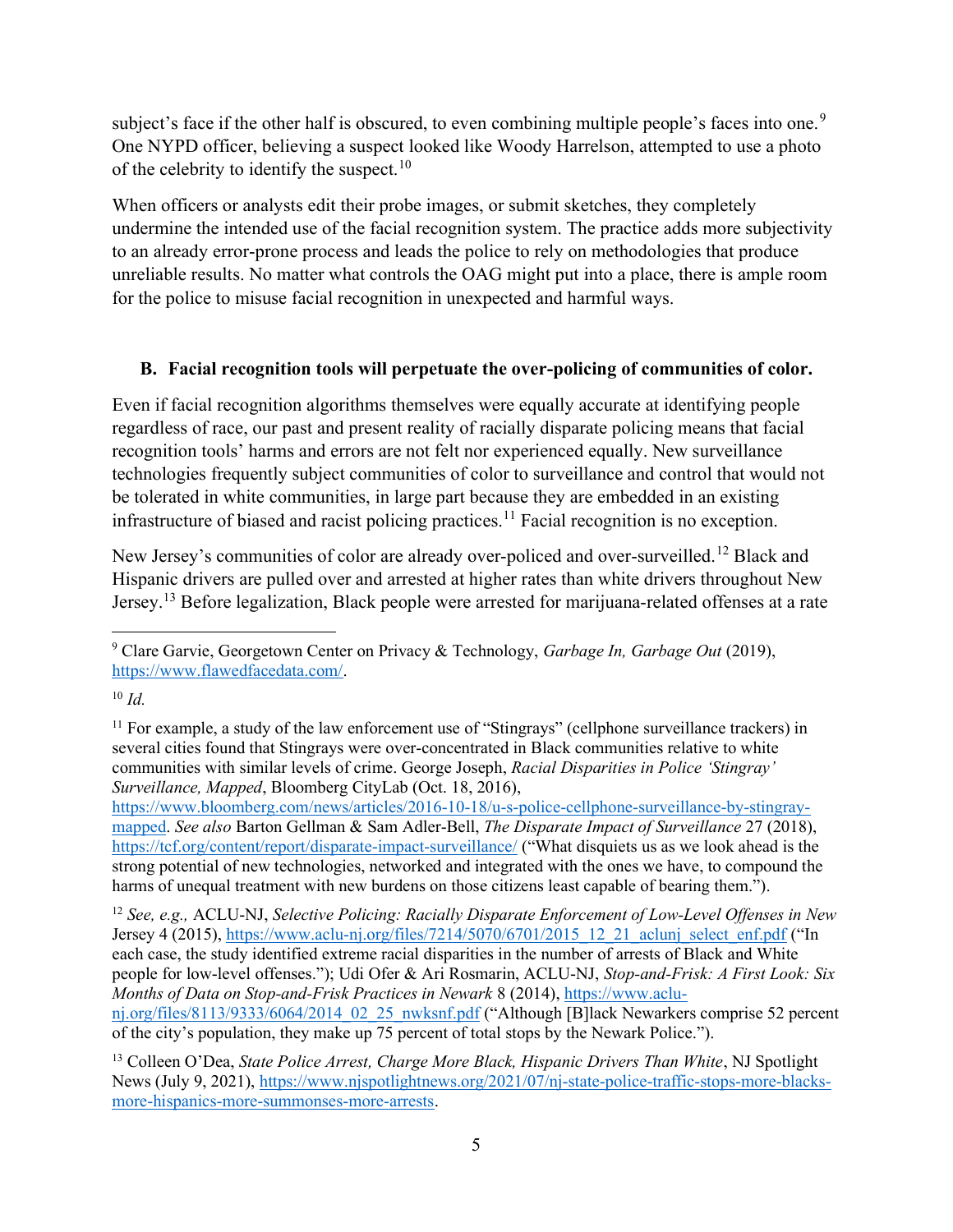3.45 times higher than white New Jerseyans.<sup>14</sup> The racial disparities in our prisons are even worse: New Jersey's Black residents are incarcerated at a rate 12.5 times that of whites.<sup>15</sup>

Just as facial recognition tools are not built in a vacuum, they are not deployed in a vacuum the existing racial disparities in policing will impact how facial recognition tools are employed and how the technology returns face matches. When law enforcement uses facial recognition tools to identify an unknown face, they often compare the image to a "gallery" of known identities drawn from existing mugshots. People with prior interactions with the criminal legal system are more likely to be identified as the objects of suspicion because their mugshots exist in the gallery. This presents the "dirty data" problem<sup>16</sup> implicit in police databases: racist policing practices have resulted in a disproportionate number of arrests of people of color, whose faces then populate police mugshot databases, resulting in increased, wrongful scrutiny by facial recognition searches.

The result is that people who were arrested, photographed, but never convicted of any offense, which disproportionately includes people of color, are subject more than anyone else to the "perpetual line-up" of facial recognition.<sup>17</sup> Facial recognition tools reflect the biased policing of the past and reinforce biased policing into the future.

But the full story of the harm wrought by racial disparities in law enforcement in New Jersey cannot be told just with statistics of disparity: victims of racialized policing experience a serious and unquantifiable trauma.<sup>18</sup> The ongoing scrutiny and suspicion cast on communities of color by racist facial recognition practices only compounds that trauma. The stories of people who were inaccurately matched by facial recognition and wrongfully detained help to illustrate this trauma. For example, Robert Julian-Borchak Williams, a Black man from Detroit, was detained

<sup>&</sup>lt;sup>14</sup> Racial Disparities in Marijuana Arrests Across New Jersey Worsen, Report Reveals, Making Legalization More Urgent, ACLU-NJ (Apr. 20, 2021), https://www.aclu-nj.org/news/2020/04/20/racialdisparities-marijuana-arrests-across-new-jersey-worse.

 $15$  Report: New Jersey Racial and Ethnic Disparities in Prisons Are Worst in the Nation, ACLU-NJ (Oct. 19, 2021), https://www.aclu-nj.org/news/2021/10/19/report-new-jersey-racial-and-ethnic-disparitiesprisons-are (citing Ashley Nellis, The Sentencing Project, The Color of Justice: Racial and Ethnic Disparity in State Prisons (2021)).

<sup>&</sup>lt;sup>16</sup> Cf. Rashida Richardson, Jason M. Schultz & Kate Crawford, Dirty Data, Bad Predictions: How Civil Rights Violations Impact Police Data, Predictive Policing Systems, and Justice, 94 N.Y.U. L. Rev. Online 15 (2019), https://www.nyulawreview.org/online-features/dirty-data-bad-predictions-how-civilrights-violations-impact-police-data-predictive-policing-systems-and-justice/ (describing how policing data from police departments with histories of biased practices established in federal consent decrees, including Newark, can skew the performance of policing tools that rely on that data).

<sup>&</sup>lt;sup>17</sup> Clare Garvie, Alvaro Bedoya & Jonathan Frankle, Georgetown Ctr. of Privacy & Tech., *The Perpetual* Line-up: Unregulated Police Face Recognition in America (2016), https://www.perpetuallineup.org ("[D]ue to disproportionately high arrest rates, systems that rely on mug shot databases likely include a disproportionate number of African Americans.").

<sup>&</sup>lt;sup>18</sup> See, e.g., Brief of Amici Curiae 66 Black Ministers and Other Clergy Members, State v. Nyema, A.3d \_\_\_ (N.J. Jan. 25, 2022) (Nos. 082858 & 085146), 2022 WL 211436, https://www.aclunj.org/files/2816/2023/9516/2020.5.3\_ACLU\_brief\_Myers\_and\_Nyema.pdf.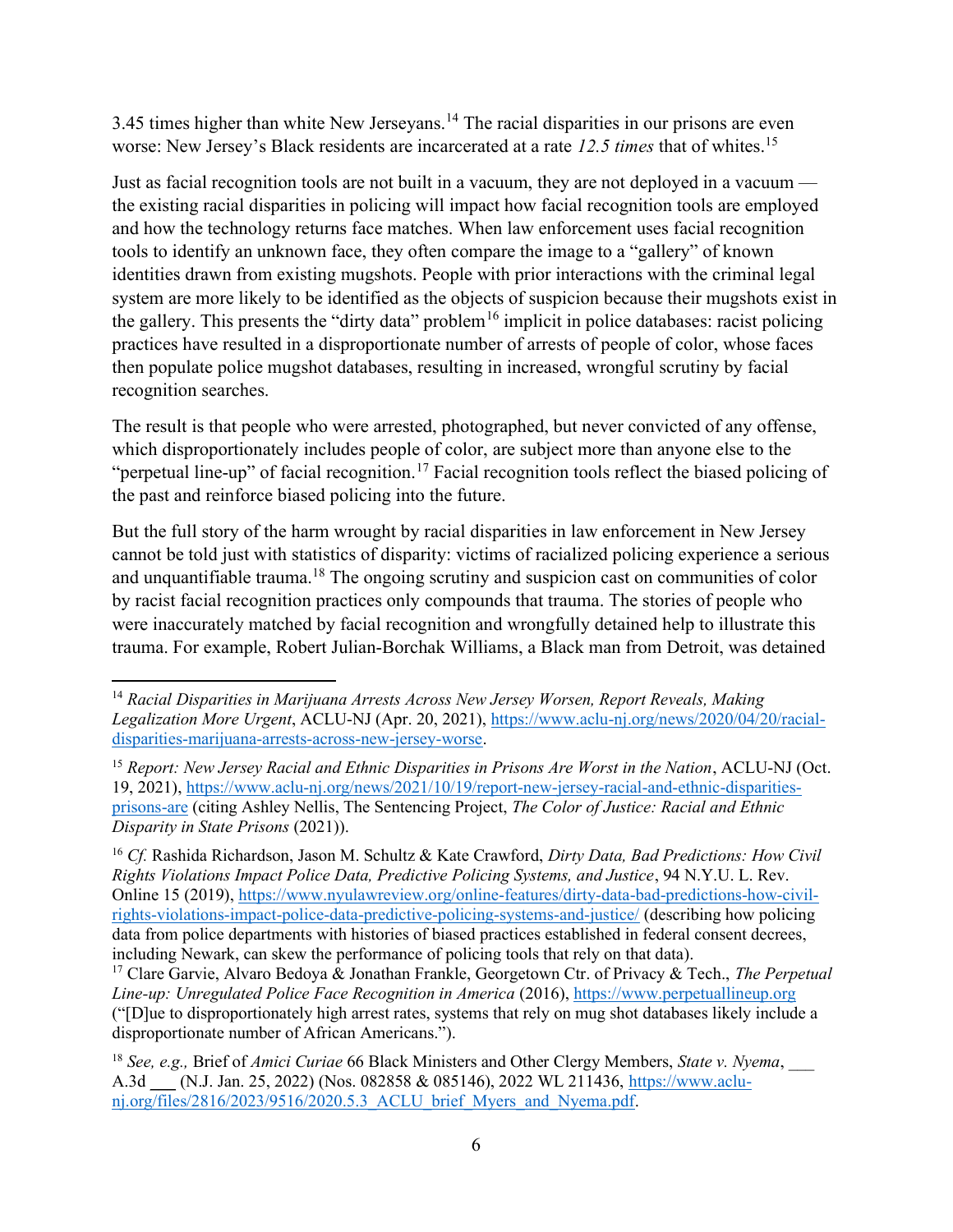for over 30 hours after a facial recognition system pulled his drivers' license photo from a gallery, and despite the obvious fact that he was not the man in the image from the crime.<sup>19</sup> Closer to home, Nijeer Parks, a Paterson, New Jersey resident, was arrested and held in jail for ten days for shoplifting after being identified by a facial recognition system despite proof that he was thirty miles away at the time of the offense.<sup>20</sup> The trauma done to these men and their families by the use of facial recognition has followed them since their arrests.<sup>21</sup>

Arming the police with mass surveillance tools will not translate to safer communities—it will mean more people of color are scrutinized as "suspects" for crimes they did not commit and subject them to trauma at the hands of the government.<sup>22</sup> As expressed by Black Lives Matter Paterson, it is no wonder that many view facial recognition as the latest iteration of the "ever increasing surveillance and policing of our communities."<sup>23</sup>

## C. Facial recognition tools threaten our constitutional rights under the First and Fourth Amendments.

Facial recognition systems are more than law enforcement tools—they enable the government to track where people are going and with whom people are meeting. The knowledge that the government can identify individuals at the push of a button fundamentally changes the public's relationship with their own cities and neighborhoods and can even shape and limit the public's activities. This type of surveillance is the functional equivalent of forcing every person to walk around with their driver's license displayed on their clothing and to carry a GPS tracking device. Facial recognition therefore presents a technology susceptible to government abuse and overreach. These harms violate the public's constitutional rights under the First and Fourth Amendments and analogous provisions of the State Constitution.

<sup>&</sup>lt;sup>19</sup> Kashmir Hill, *Wrongfully Accused by an Algorithm*, N.Y. Times (June 24, 2020), https://www.nytimes.com/2020/06/24/technology/facial-recognition-arrest.html.

 $20$  Kashmir Hill, Another Arrest, and Jail Time, Due to a Bad Facial Recognition Match, N.Y. Times (Dec. 29, 2020), https://www.nytimes.com/2020/12/29/technology/facial-recognition-misidentifyjail.html.

<sup>&</sup>lt;sup>21</sup> Khari Johnson, How Wrongful Arrests Based on AI Derailed 3 Men's Lives, Wired (Mar. 7, 2022), https://www.wired.com/story/wrongful-arrests-ai-derailed-3-mens-lives/.

 $^{22}$  Naomi Ishisaka, *Is Surveillance Tech Widening America's Racial Divide?*, GovTech (Oct. 28, 2019), https://www.govtech.com/public-safety/is-surveillance-tech-widening-americas-racial-divide.html.

 $23$  See, e.g., Black Lives Matter Paterson Statement on the Use of Facial Recognition Software in New Jersey, Insider NJ (Feb. 14, 2022), https://www.insidernj.com/press-release/black-lives-matter-patersonstatement-use-facial-recognition-software-new-jersey.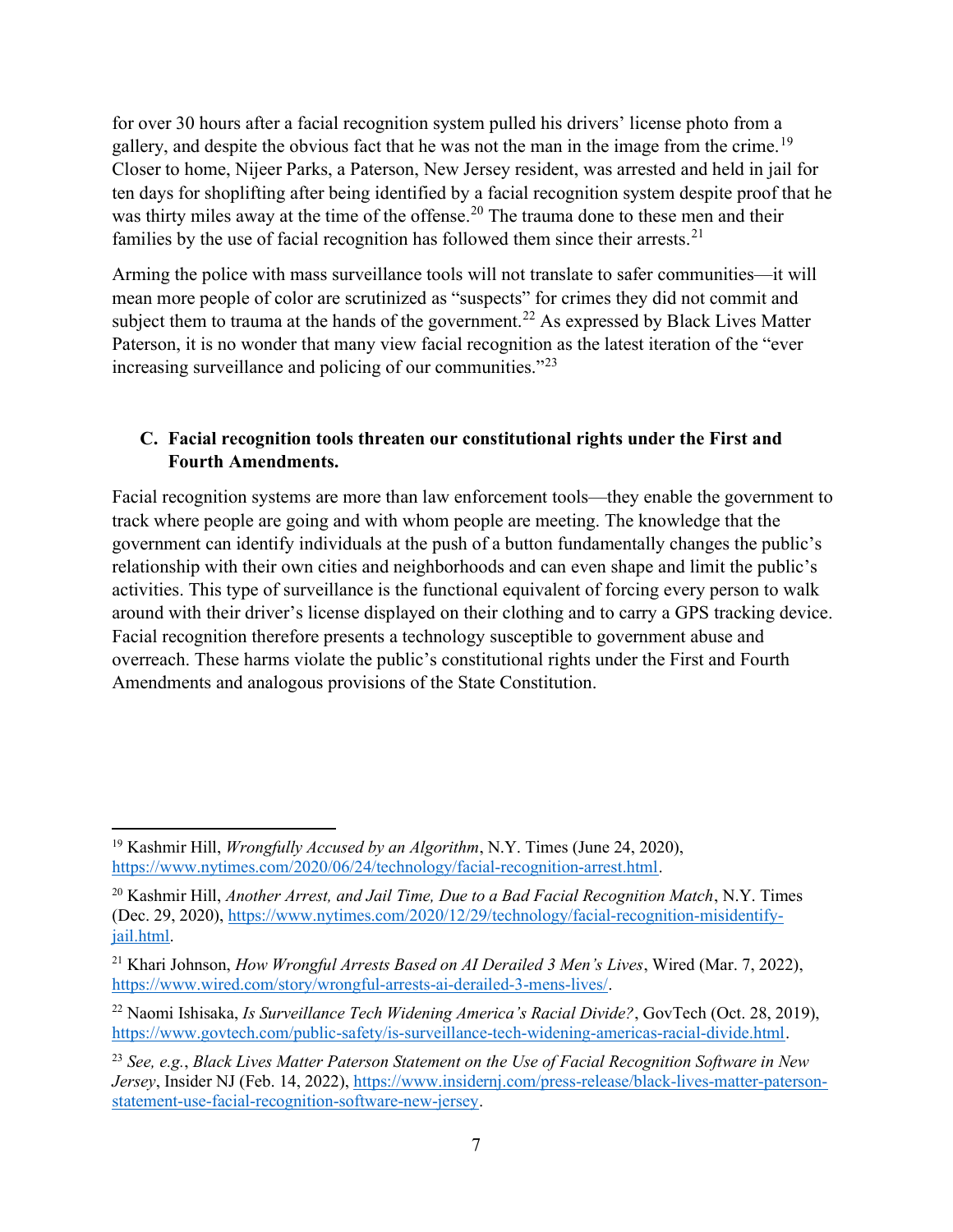#### Fourth Amendment harms

The Fourth Amendment to the U.S. Constitution protects against unreasonable searches and seizures, and Article I, Section 7 New Jersey Constitution provides even stronger protections.<sup>24</sup> While the facial recognition jurisprudence is still evolving, the U.S. Supreme Court and New Jersey Supreme Court have examined how other tracking technologies implicate Fourth Amendment rights.

In 2013, the New Jersey Supreme Court concluded that because location tracking technologies have enlarged surveillance capacities so significantly, allowing the police to see "not just where people go—which doctors, religious services, and stores they visit—but also the people and groups they choose to affiliate with and when they actually do so," people must have an expectation of privacy in the records arising from such surveillance.<sup>25</sup> Five years later, the U.S. Supreme Court similarly found a legitimate expectation of privacy in location-based tracking through cell phones under the Fourth Amendment, concluding that the acquisition of these sorts of location-based records generally requires a warrant.<sup>26</sup>

Tracking through facial recognition analysis is at least as dangerous to the public's privacy interests as cell phone location records, and yet we lack virtually any limitations on its use. In finding that location tracking via cell phones was an invasive search requiring a warrant, the U.S. Supreme Court explained that with location tracking, suspects are "effectively [] tailed every moment of every day for five years," and that "only the few without cell phones could escape this tireless and absolute surveillance."<sup>27</sup>

Unlike cell phones, we cannot leave our faces at home. Whenever we walk into a bar, a health clinic, a church, or a political demonstration, facial recognition can subject us to perpetual tracking, an intrusion far more expansive than the sort of cell-phone or GPS tracking previously considered in search and seizure cases.<sup>28</sup> Widespread video surveillance of New Jersey's cities makes that threat real and directly interferes with our enjoyment of our constitutional right to be

<sup>&</sup>lt;sup>24</sup> The list of cases where New Jersey Courts provide greater protection against unreasonable searches and seizures is long. See, e.g., State v. Alston, 88 N.J. 211, 228-29 (1981) (taking broad view of standing to challenge validity of searches); State v. Earls, 214 N.J. 564, 568-69 (2013) (recognizing expectation of privacy in cell phone location information). While federal constitutional jurisprudence "may serve to guide us in our resolution of New Jersey issues, 'we bear ultimate responsibility for the safe passage of our ship.'" State v. Cooke, 163 N.J. 657, 670 (2000) (quoting State v. Hempele, 120 N.J. 182, 196 (1990)).

 $25$  *Earls*, 214 N.J. at 587.

<sup>&</sup>lt;sup>26</sup> Carpenter v. U.S., 138 S. Ct. 2206, 2217 (2018) (concluding that under the Fourth Amendment "an individual maintains a legitimate expectation of privacy in the record of his physical movements as captured through [cell phone records]").

<sup>27</sup> Carpenter, 138 S. Ct. at 2218.

<sup>&</sup>lt;sup>28</sup> See id. (considering the Fourth Amendment implications of cell site location information); U.S. v. Jones, 565 U.S. 400 (2012) (considering the Fourth Amendment implications of police use of GPS tracking devices).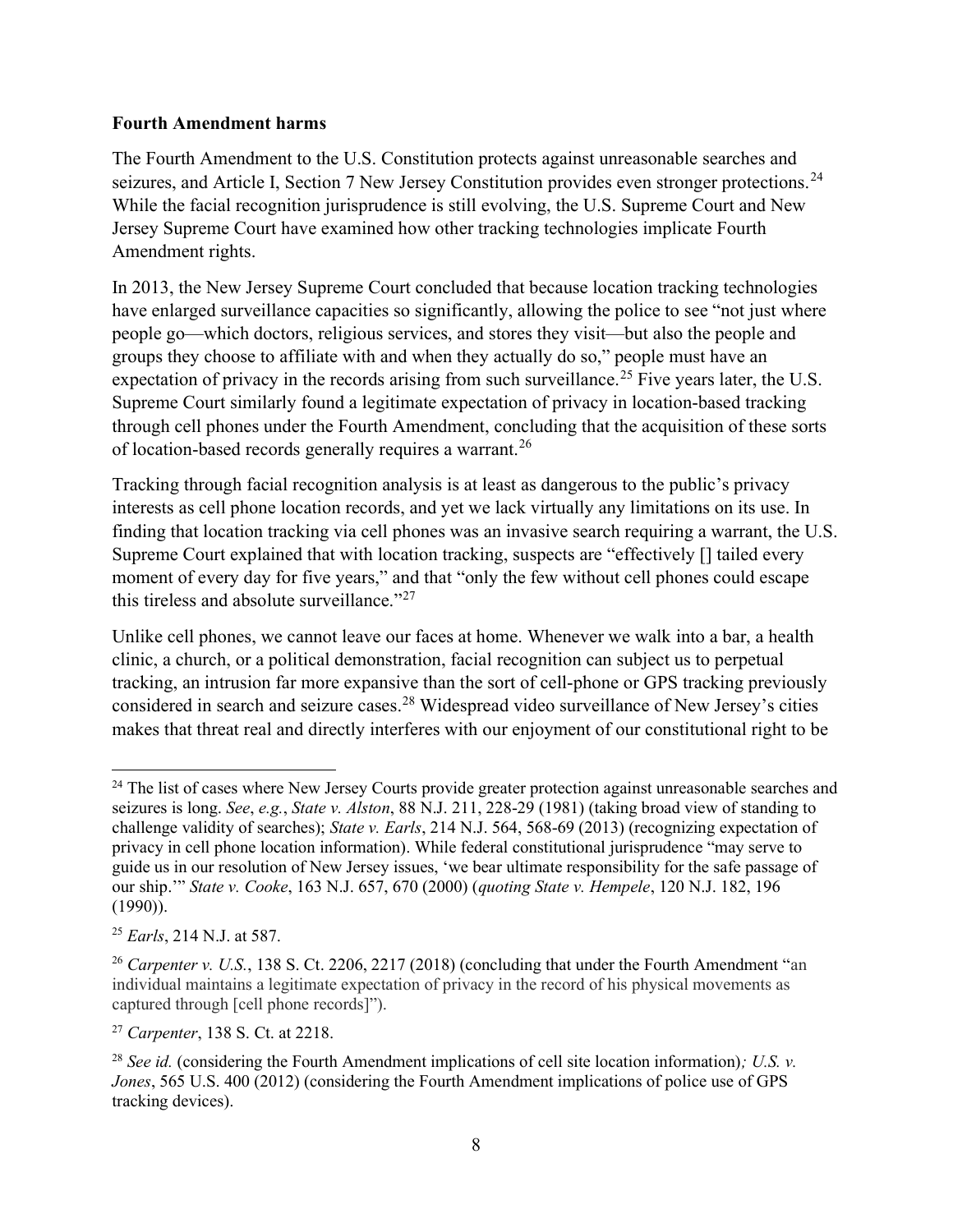left alone from the government's constant scrutiny.<sup>29</sup> The police's ability to perform a facial recognition search on past stored surveillance videos, potentially capturing the public's past movements for weeks or months, represents a particularly intrusive kind of search.<sup>30</sup> The OAG's proposed "ban on dragnet or real-time surveillance" does not alleviate those Fourth Amendment concerns.

#### First Amendment harms

Our First Amendment rights under the Federal Constitution and Article I, Section 6 rights under the New Jersey Constitution fare no better against widespread facial recognition use.<sup>31</sup> Those publicly exercising their First Amendment and state constitutional right to protest have been subject to investigation and arrest due to facial recognition.<sup>32</sup> Even short of arrest, mass surveillance has a concrete and negative impact on the public's wellbeing. The "feeling of being watched" can induce people to self-censor, limit their own public activities, and ultimately lose their freedom to live public and safe lives.<sup>33</sup> "Awareness that the government may be watching

<sup>&</sup>lt;sup>29</sup> See, e.g., James Kilgore, A Model City, Inquest (Feb. 5, 2022), https://inquest.org/a-model-city (describing the broad scope of surveillance coverage of Camden); Rick Rojas, In Newark, Police Cameras, and the Internet, Watch You, N.Y. Times (June 9, 2018),

https://www.nytimes.com/2018/06/09/nyregion/newark-surveillance-cameras-police.html (describing Newark's use of surveillance cameras and its program allowing people to view the camera feeds and report crime).

 $30$  See U.S. v. Jones, 565 U.S. 400, 430 (2012) (Alito, J., concurring) (arguing that law enforcement's ability to track a person's car via GPS for even just four weeks was "surely" past the line at which the intrusion became a search).

<sup>&</sup>lt;sup>31</sup> The New Jersey Constitution contains an affirmative right to free speech, which provides greater protections than those found in the First Amendment. State v. Schmid, 84 N.J. 535, 557-60 (1980); compare N.J. Const. Art 1, Para 6 ("Every person may freely speak, write and publish his sentiments on all subjects") with U.S. Const. Amend. 1 ("Congress shall make no law . . . abridging the freedom of speech").

 $32$  See, e.g., James Vincent, NYPD Used Facial Recognition to Track Down Black Lives Matter Activist, Verge (Aug. 18, 2020), https://www.theverge.com/2020/8/18/21373316/nypd-facial-recognition-blacklives-matter-activist-derrick-ingram; Joanne Cavanaugh Simpson & Marc Freeman, South Florida Police Quietly Ran Facial Recognition Scans to Identify Peaceful Protestors. Is That Legal?, S. Fla. Sun Sentinel (Jun. 26, 2021), https://www.sun-sentinel.com/local/broward/fl-ne-facial-recognition-protests-20210626-7sll5uuaqfbeba32rndlv3xwxi-htmlstory.html; Juliette Rihl, Emails Show Pittsburgh Police Officers Accessed Clearview Facial Recognition After BLM Protests, PublicSource (May 20, 2021), https://www.publicsource.org/pittsburgh-police-facial-recognition-blm-protests-clearview.

<sup>&</sup>lt;sup>33</sup> Kimberly N. Brown, Anonymity, Faceprints, and the Constitution, 21 Geo. Mason. L. Rev. 409, 434– 35 (2014). It has been long understood that surveillance—and the knowledge that one is under surveillance—alters behavior and can be used as a means of social control: English philosopher and social theorist Jeremy Bentham first theorized about "panopticons"—government buildings designed around a central tower allowing officials to spy on building's residents, without their knowledge, at any moment in the late  $18<sup>th</sup>$  century. Since Bentham's time, the prescient model of the "panopticon" has become a reality in the electronic surveillance tools available to state institutions. See Mitchell Gray, Urban Surveillance and Panopticism: Will We Recognize the Facial Recognition Society?, 1 Surveillance & Soc'y 314 (2003), https://pdfs.semanticscholar.org/9d04/bc3118d56ef03efc690decea2ddc8cd105d3.pdf.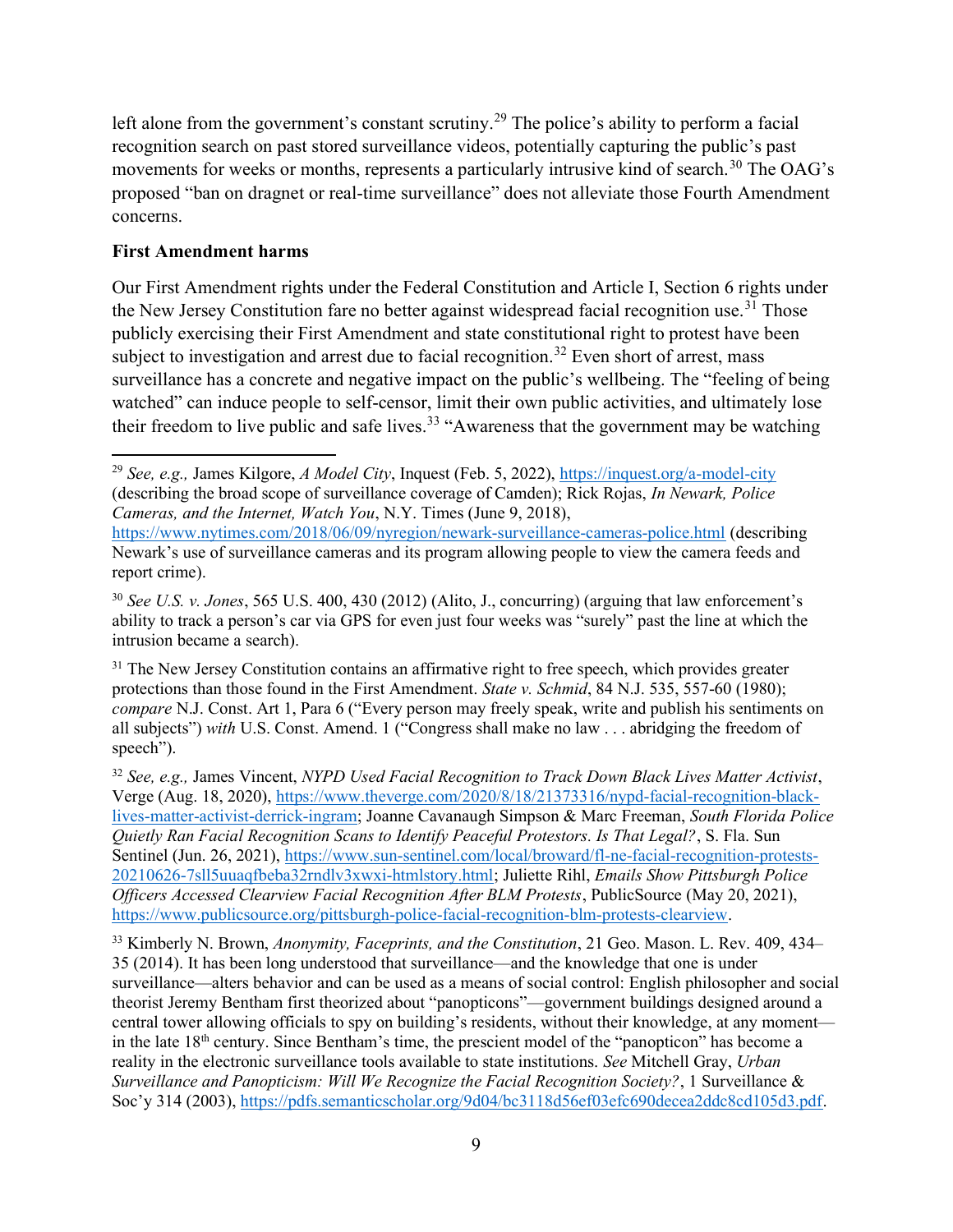chills associational and expressive freedoms."<sup>34</sup> Minority viewpoints are silenced when people feel they cannot speak safely.<sup>35</sup> The First Amendment recognizes that anonymous speech is part and parcel of free speech, $36$  but facial recognition threatens our ability to speak anonymously in public, let alone our freedom to go to a sensitive doctor's appointment, attend church, or visit a gay bar without the government's constant awareness.

And again, data retained from surveillance cameras can always give law enforcement the ability to retroactively track someone throughout their day. Knowing that this potential always exists, people will still feel the oppression of constant surveillance and undue scrutiny under the threat of push-button identification.

This is to say nothing of the threat of "run-of-the-mill" law enforcement officer misuse of policing tools: officers have used the means at their disposal to subpoena businesses for their own personal vendettas, $37$  to track people's cars outside of investigations with GPS devices,  $38$ and stalk people using pretextual traffic stops.<sup>39</sup> An Associated Press report uncovered more than 300 incidents of police abusing access to law enforcement databases between 2013 and 2015, including cases where officers tracked ex-girlfriends to harass them, their friends, or their partners.<sup>40</sup> Giving the police access to facial recognition tools invites trouble and heightens the power differential between the police and the public they serve.

The First and Fourth Amendment violations threatened by facial recognition represent a concrete harm—they represent damage done to our ability to live freely without the invasive, behavioraltering, and speech-limiting effects of constant government surveillance. The infrastructure of

 $34$  U.S. v. Jones, 565 U.S. 400, 416 (2012) (explaining the harms accompanying the use of GPS tracking devices).

<sup>&</sup>lt;sup>35</sup> Karen Turner, *Mass Surveillance Silences Minority Opinions, According to Study*, Wash. Post (Mar. 28, 2016), https://www.washingtonpost.com/news/the-switch/wp/2016/03/28/mass-surveillance-silencesminority-opinions-according-to-study/.

<sup>36</sup> Talley v. California, 362 U.S. 60 (1960).

 $37$  Jeff Goldman & Chris Sheldon, N.J. Detective Accused of Investigating Relative's Car Crash Faces Misconduct Charge, NJ.com (Feb. 1, 2022), https://www.nj.com/cape-may-county/2022/02/nj-detectiveaccused-of-investigating-relatives-car-crash-faces-misconduct-charge.html.

<sup>&</sup>lt;sup>38</sup> Anthony G. Attrino, Police Officer Charged with Stalking After Tracking Device Found on Vehicle, Authorities Say, NJ.com (Jan. 29, 2022), https://www.nj.com/cape-may-county/2022/01/police-officercharged-with-stalking-after-tracking-device-found-on-vehicle-authorities-say.html.

<sup>&</sup>lt;sup>39</sup> Suzanne Russell, NJ State Trooper Pleads Guilty After Unlawfully Stopping, Stalking Women on Turnpike, MyCentralJersey.com (Aug. 17, 2021), https://www.mycentraljersey.com/story/news/crime/2021/08/17/nj-state-trooper-michael-patterson-guiltyplea/8164101002/.

<sup>&</sup>lt;sup>40</sup> Sadie Gurman, Across US, Police Officers Abuse Confidential Databases, Associated Press (Sept. 28, 2016), https://apnews.com/article/699236946e3140659fff8a2362e16f43 (reporting cases where police officers used law enforcement tools to stalk victims of domestic violence, journalists, and neighbors).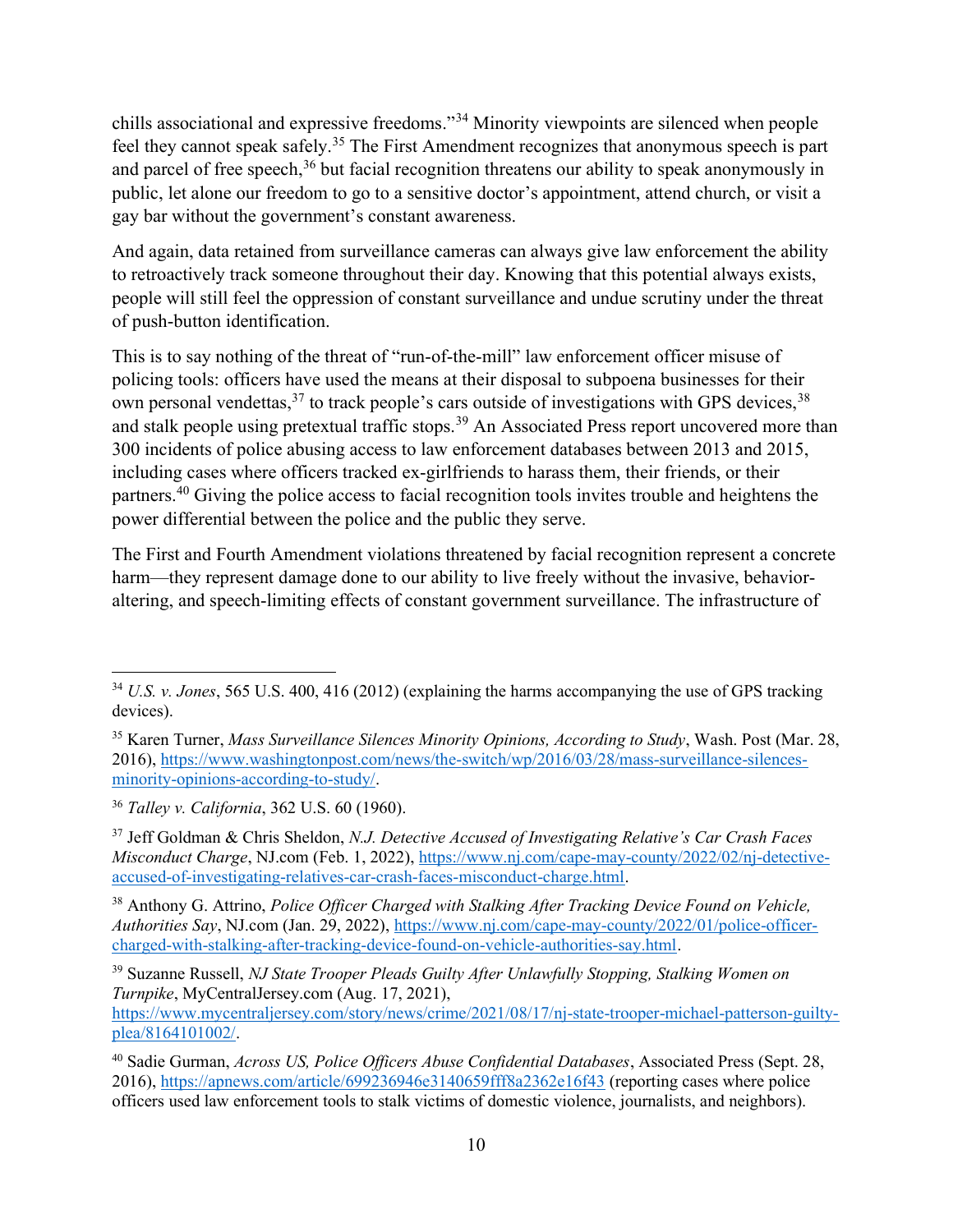facial recognition is one of the "most uniquely dangerous surveillance mechanism[s] ever invented" and must be treated that way.<sup>41</sup>

#### Conclusion

For all of the reasons detailed above, the only ethical and practical response to the serious harm and Constitutional violations posed by facial recognition tools is to ban them outright from law enforcement use. No matter how much the state may constrain their use, prescribe rules for human analysis, or impose technical metrics on their procurement, facial recognition tools seriously degrade our privacy in public spaces. They threaten our ability to speak freely and act freely. They impose massive burdens on our already overpoliced and over-surveilled communities of color. As organizations whose perspectives are informed by and grounded in the concerns and experiences of New Jerseyans, we can only reach one conclusion: New Jersey must ban law enforcement use of facial recognition tools. Anything less would represent a loss of civil liberties and a blow to racial justice.<sup>42</sup>

#### Signed,

American Civil Liberties Union of New Jersey All of Us or None, South Jersey American Friends Service Committee Prison Watch Antiracism in Action

Association of Criminal Defense Lawyers of New Jersey

Bayard Rustin Center for Social Justice

Faith in New Jersey

Latino Action Network Foundation

LatinoJustice PRLDEF

Libertarians for Transparent Government

 $41$  Woodrow Harzog & Evan Selinger, Facial Recognition Is the Perfect Tool for Oppression, Medium (Aug. 2, 2018), https://medium.com/s/story/facial-recognition-is-the-perfect-tool-for-oppressionbc2a08f0fe66.

 $42$  The Acting Attorney General has made clear that racial justice "is a top priority" and identifying the "moral obligation to act now to promote racial justice and equity for underserved communities." https://www.njoag.gov/programs/racial-justice/.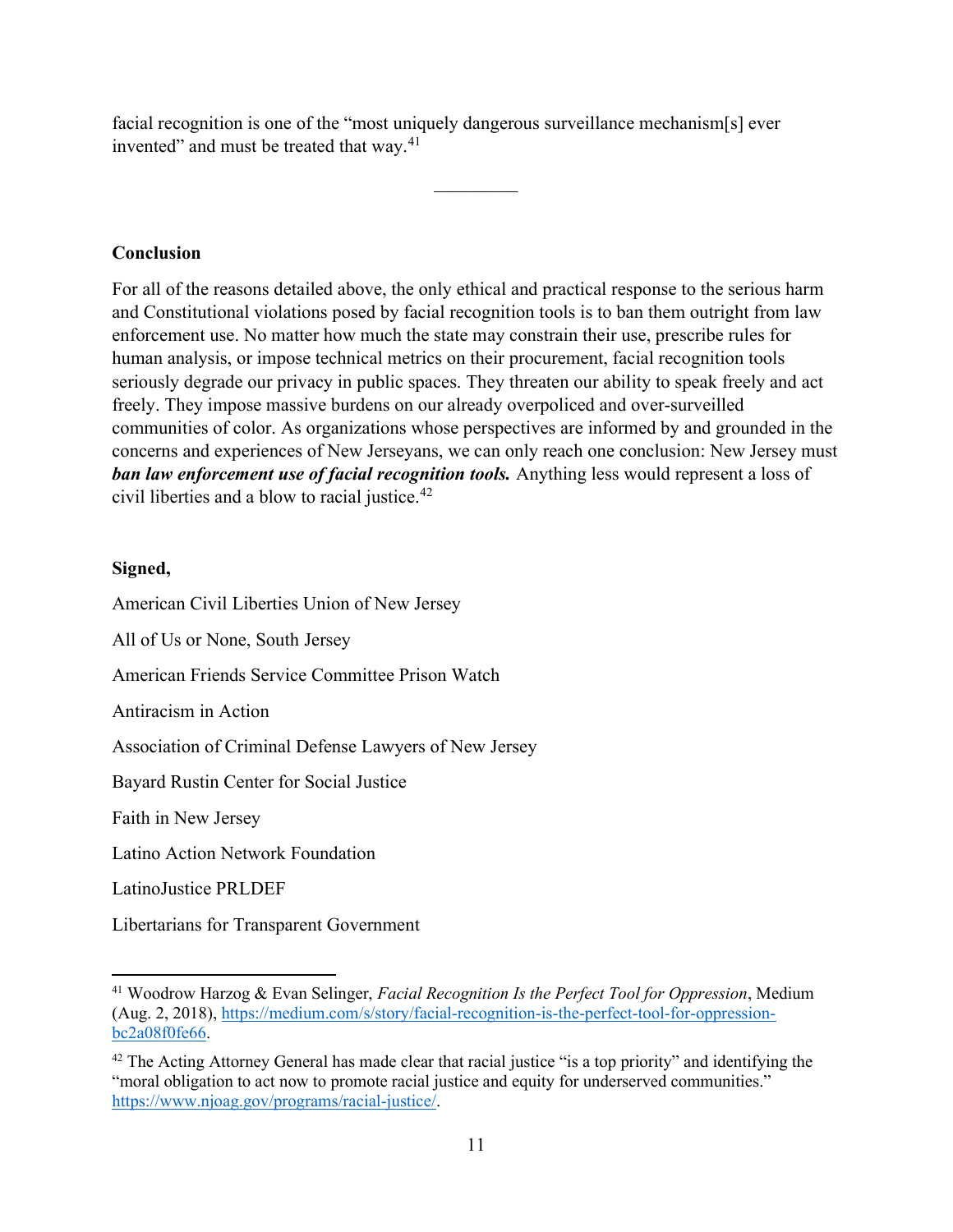Make the Road New Jersey National Organization for Women of New Jersey New Jersey Alliance for Immigrant Justice New Jersey Coalition to End Domestic Violence New Jersey Office of the Public Defender New Jersey Prison Justice Watch Newark Communities for Accountable Policing Our Revolution Essex Our Revolution Monmouth Our Revolution Trenton Mercer People's Organization for Progress Salvation and Social Justice Unidad Latina en Acción NJ UU FaithAction NJ Volunteer Lawyers for Justice Wind of the Spirit Immigrant Resource Center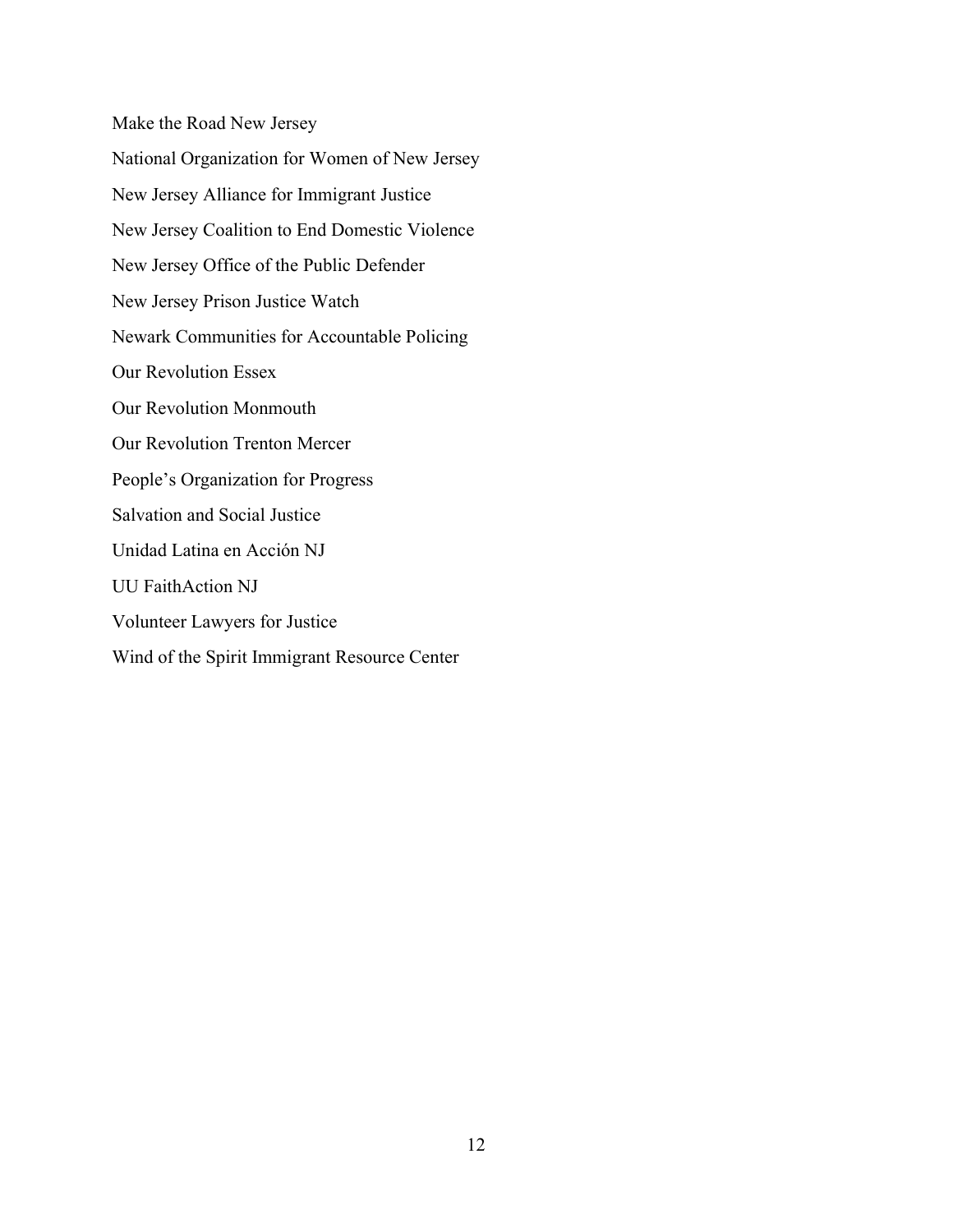# APPENDIX: EVALUATION OF POLICY MEASURES TO REGULATE FACIAL **RECOGNITION**

The prohibitions, rules for human analysis, and technical measures proposed by the OAG merit a thoughtful response. Below, we examine and provide feedback on rules, restrictions, and measures that could be used to limit facial recognition. Ultimately, these measures do not sufficiently address our concerns—at best, they might only reduce the most severe harms felt by law enforcement's use of facial recognition.

## A. The OAG would have to institute strict principles and prohibitions for law enforcement use of facial recognition.

The OAG has already identified several principles that should constrain any use of facial recognition by law enforcement:

Prohibition on the improper collection of personal images: Law enforcement must never use tools that search through images collected from non-governmental sources or when people have not given their consent to the use of the images for law enforcement purposes. We commend the OAG for continuing to recognize the necessity of the prohibition on Clearview AI, <sup>43</sup> and encourage the OAG to expand on this prohibition to exclude tools that search through databases that have not been previously vetted or approved of by state officials.

Prohibition on "dragnet" or "real-time" surveillance: Our civil liberties demand that facial recognition tools never be used to track people in real-time in public. But in addition to a ban on real-time surveillance, the OAG should similarly bar the use of facial recognition on any video recording whatsoever, even if not "real-time." For example, the danger of "dragnet" surveillance still exists if the police were to use facial recognition retrospectively on video feeds saved from surveillance cameras deployed across a city, particularly in light of the Fourth Amendment interests jeopardized by perpetual tracking.<sup>44</sup>

Prohibition on using results to justify arrests: We agree with the OAG that the results of a facial recognition search must never be used as a basis to justify an arrest or to prosecute an individual.<sup>45</sup> To that end, facial recognition results must be excluded from any process to obtain

<sup>&</sup>lt;sup>43</sup> See Kashmir Hill, New Jersey Bars Police From Using Clearview Facial Recognition App, N.Y. Times (Jan. 24, 2020), https://www.nytimes.com/2020/01/24/technology/clearview-ai-new-jersey.html.

<sup>&</sup>lt;sup>44</sup> Carpenter, 138 S. Ct. at 2218 (noting that data logging practices for surveillance technologies make it so the "police need not even know in advance whether they want to follow a particular individual, or when," enhancing the harm to Fourth Amendment rights when police track a person retrospectively).

<sup>&</sup>lt;sup>45</sup> There is state-wide precedent for this rule: Maine's law curtailing law enforcement use of facial recognition establishes that "facial surveillance data does not, without other evidence, establish probable cause justifying arrest, search or seizure." 25 M.R.S.  $\frac{6001(2)(E)}{2021}$ , *available at* https://legislature.maine.gov/statutes/25/title25sec6001.html. See also Maine Enacts Strongest Statewide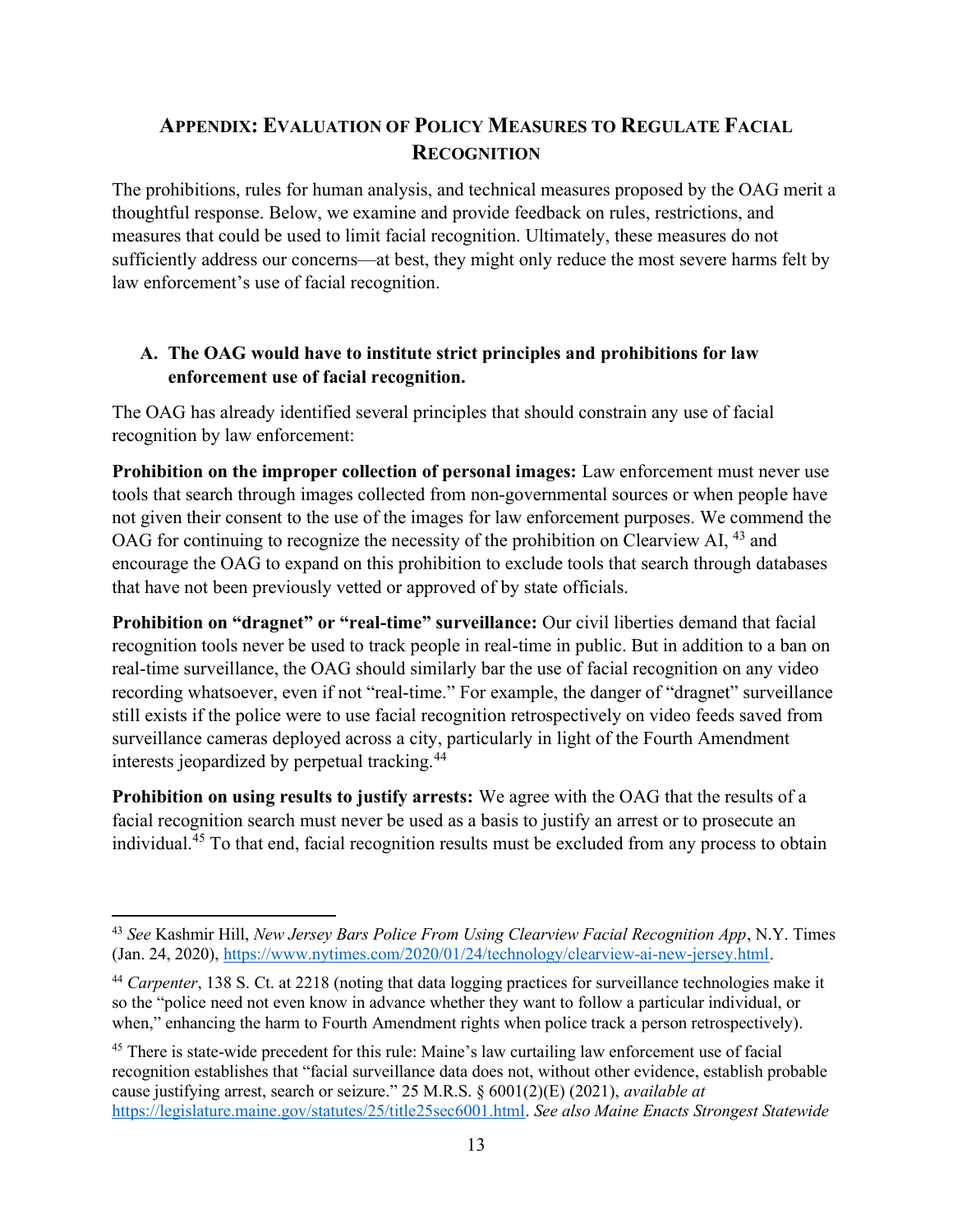an arrest warrant. Facial recognition results may never be presented to a magistrate to show probable cause justifying an arrest.

In addition to the above prohibitions, we considered the following governance principles that could be used to constrain facial recognition use by law enforcement. We ultimately find that these principles are insufficient to fully address our concerns:

1) Limiting the use of facial recognition to only serious crimes: Only a limited class of criminal matters could ever begin to justify law enforcement's use of facial recognition, if it can be justified at all. For example, it should not be conceivable that facial recognition could be used to investigate anyone's conduct at a protest or while merely walking down the street. Facial recognition cannot be allowed to become a routine policing tool or pretextual excuse.

2) Requiring transparency and public reporting: Democratic accountability requires that the public have access to information about police tools and how they are used. To that end, any law enforcement agency utilizing facial recognition technology must make public any equipment purchased or obtained, the policy limitations placed on its use, and statistics regarding the cases in which facial recognition is used. Law enforcement agencies would also have to make their practices available for inspection by external, independent auditors who could evaluate the efficacy and harms of the agencies' use of facial recognition tools and publish their results. Unfortunately, when it comes to existing data collection and publication in law enforcement, particularly data and public reporting related to racial disparities, practices in New Jersey are extremely lacking.<sup>46</sup>

3) Requiring disclosures to defendants: The use of facial recognition in an investigation must be consistent with the state's obligations to afford defendants due process and ensure that defendants effectively have the ability to confront the witnesses against them.<sup>47</sup> For that reason, defendants must be given all records of facial recognition queries made in an investigation leading to their arrests, including the results of any search—including those not implicating the

 $47$  See, e.g., Power, Pervasiveness and Potential: The Brave New World of Facial Recognition Through a Criminal Law Lens (And Beyond), New York City Bar Association, Criminal Courts Committee (August 2020), https://www.nycbar.org/member-and-career-services/committees/reportslisting/reports/detail/facial-recognition-through-a-criminal-law-lens (collecting cases examining the constitutional implications of facial recognition technology).

Facial Recognition Regulations in the Country, ACLU (June 30, 2021), https://www.aclu.org/pressreleases/maine-enacts-strongest-statewide-facial-recognition-regulations-country.

 $46$  Selective Policing, supra note 12, at 4 ("We were unable to gauge the full extent of the [racial] disparities because of serious flaws in the data collection practices of each police department.").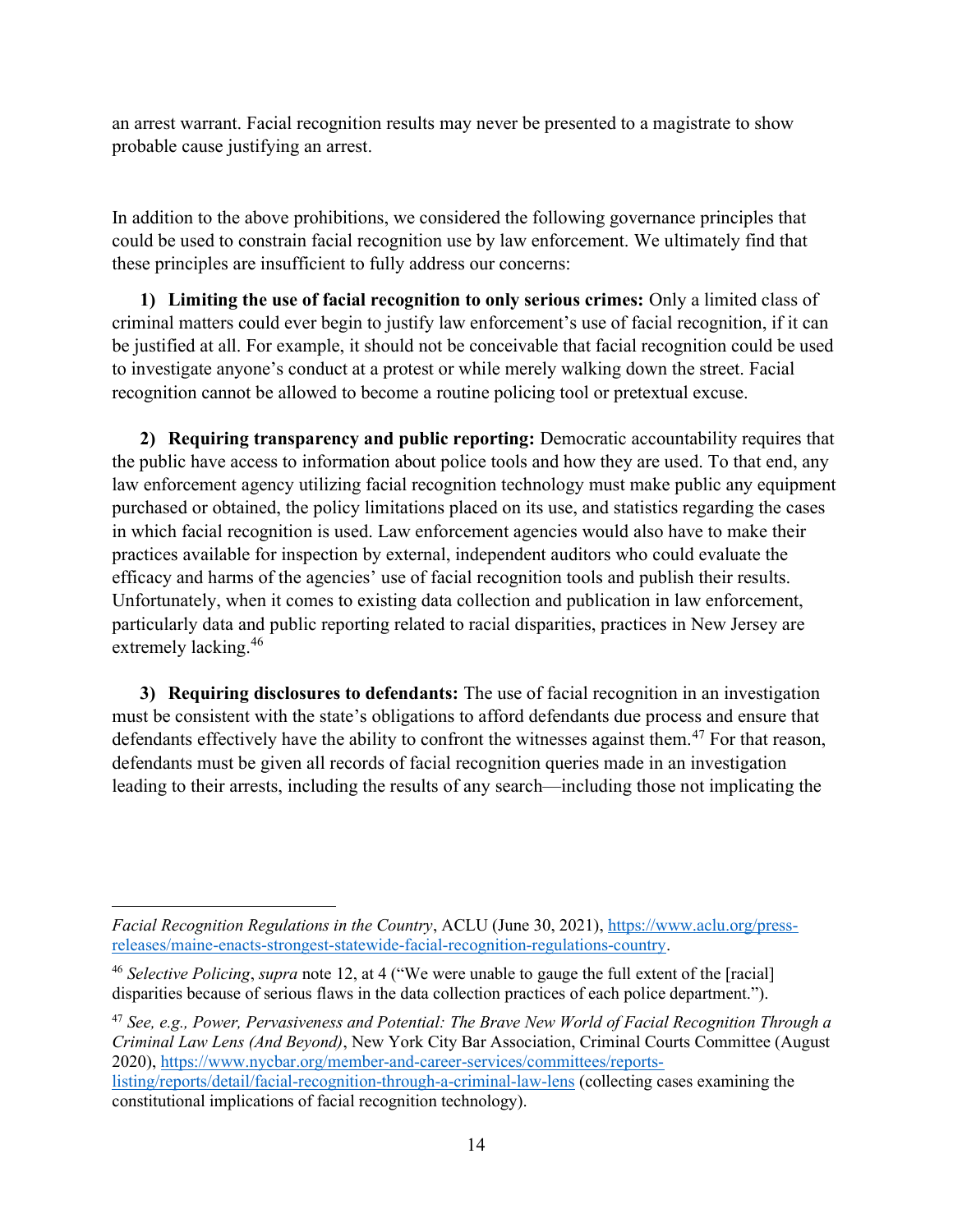defendant—and the identities of officers involved in the search.<sup>48</sup> Defendants must also have the opportunity to confront officers and analysts who managed the facial recognition search process.

4) Prohibiting the use of Motor Vehicle Commission and other public agency data sources: Driver's license photos, for example, are a much sought-after source of images of "known persons" for facial recognition. When people sign up for licenses, they are not consenting to be subjected to constant investigation and scrutiny. If law enforcement relies on the MVC or other public agencies' photograph databases to run facial recognition searches, there would be no realistic means for the public to avoid the harms accompanying constant surveillance. For that reason, it must be made clear that MVC databases (or similar state-wide, non-law-enforcement databases) can never be used for facial recognition.

5) Prohibiting the use of mugshots of people never convicted: As our comment explains, New Jersey law enforcement polices communities of color at a disproportionate rate. This can have a material impact on facial recognition in the form of mugshot databases. Given that Black and Latino people are overrepresented in arrests, they will also be overrepresented in databases of mug shots taken at the time of arrest.<sup>49</sup> This disproportionately subjects people of color from over-policed communities, most of whom will never be convicted of any crime, to a potential lifetime of electronic surveillance.<sup>50</sup> For that reason, mugshot databases should be avoided. It is unlikely that an acceptable law enforcement database of faces exists that would not bring similar concerns.

Ultimately, the decision for which database is better to use—MVC databases or mugshot databases—is a no-win scenario: law enforcement can either rely on mugshot databases, which will systemically reproduce racial bias and disparate policing, or on driver's license photos, which subjects the entire state to a constant privacy intrusion.

6) Prohibiting the use of private sources of surveillance imagery: Communities must have the ability to hold the police accountable and oversee what the police do in their neighborhoods. That accountability is particularly threatened when surveillance technologies rely

<sup>&</sup>lt;sup>48</sup> See Khari Johnson, The Hidden Role of Facial Recognition Tech in Many Arrests, Wired (Mar. 7, 2022), https://www.wired.com/story/hidden-role-facial-recognition-tech-arrests (explaining that it's rare for defendants to be told that a facial recognition system played a role in their identification and arrest).

<sup>&</sup>lt;sup>49</sup> Garvie et al., *supra* note 12.

<sup>&</sup>lt;sup>50</sup> At a minimum, the OAG could at least limit the use of facial recognition only to mugshots where the individual was convicted, and ensure that expungements result in the exclusion of mugshots from all facial recognition databases. But this does not fully alleviate racial disparities from the remaining mugshots. And even when arrest records are sealed or expunged, mug shots may inevitably remain in databases because of improper or overlooked data management. See, e.g., Eli Hager, Your Arrest Was Dismissed. But It's Still in a Police Database., Marshall Project (July 18, 2019), https://www.themarshallproject.org/2019/07/18/your-arrest-was-dismissed-but-it-s-still-in-a-policedatabase.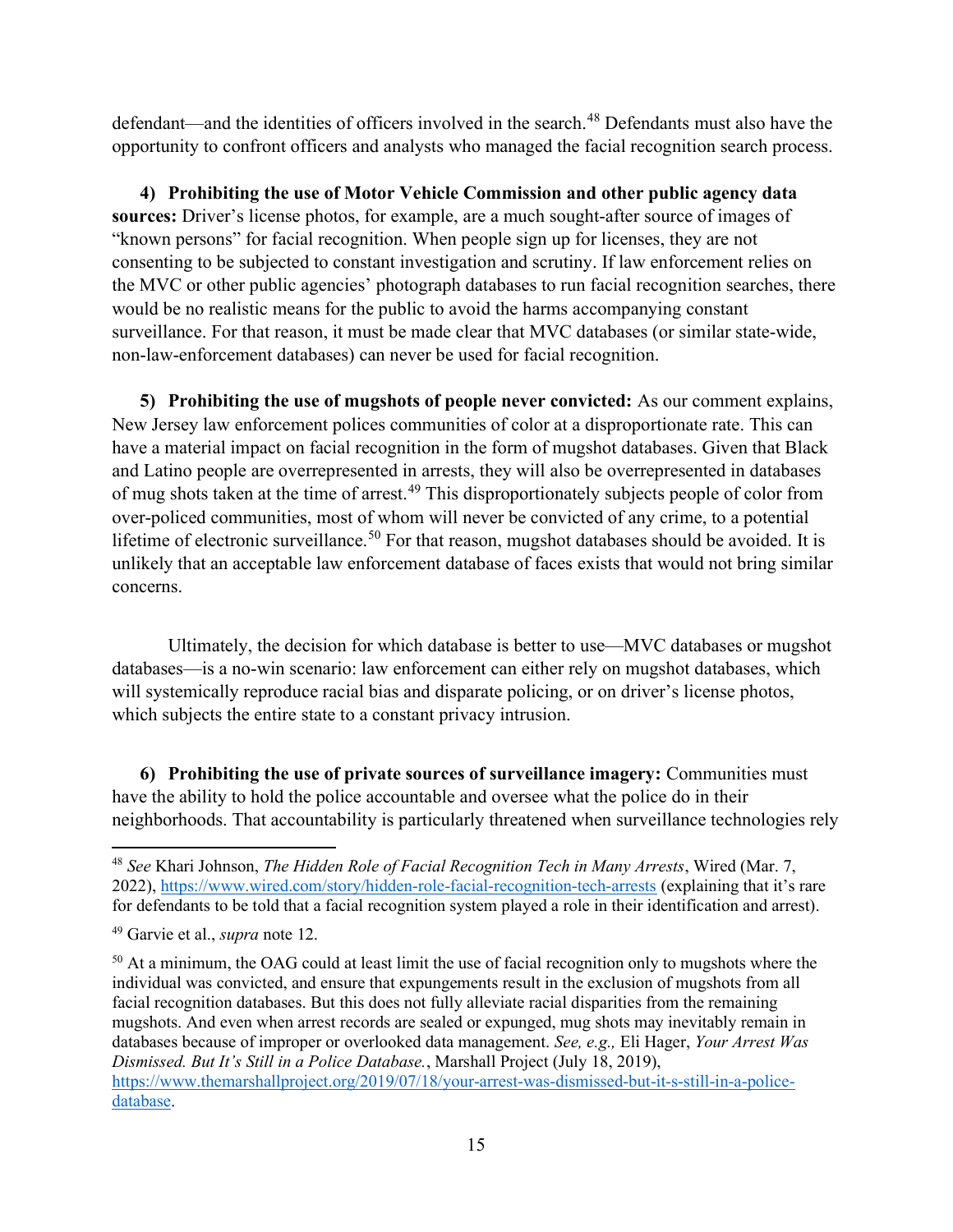on private infrastructure. Technologies like the Amazon Ring video doorbell, for example, give the police virtually unlimited access to video feeds covering hundreds of thousands of homes, all without a warrant.<sup>51</sup> The use of video and image data derived from these kinds of private sources directly conflicts with the OAG's desire to prevent facial recognition from becoming a "dragnet," and thus must be banned.

7) Prohibiting local police departments from independently acquiring and using facial recognition technology: New Jersey contains over 550 law enforcement agencies. The sheer size of our state's law enforcement system makes it difficult to account for all the ways that local police departments might use or abuse facial recognition tools, even in the face of strict OAG guidelines. The OAG must therefore outright prohibit local law enforcement agencies from acquiring facial recognition tools, and instead institute uniform processes to ensure consistent state-level oversight.<sup>52</sup>

8) Prohibiting cross-jurisdictional facial recognition requests: Any rules the OAG institutes on the use of facial recognition would be a dead letter if agencies could circumvent them by forwarding facial recognition requests to other jurisdictions. Without any means of oversight over how other jurisdictions manage their facial recognition tools, the OAG must prohibit law enforcement from turning to out-of-state agencies to conduct searches.

9) Ensuring facial recognition policies comply with the Immigrant Trust Directive and other laws restricting cooperation with federal immigration enforcement: Consistent with the Attorney General's Immigrant Trust Directive and other laws,<sup>53</sup> the OAG would have to make clear to law enforcement agencies that the Directive applies to any facial recognition tools and databases, particularly those that may rely on Motor Vehicle Commission data. We expect that the Directive's requirement that no New Jersey agency provide federal immigration authorities any access to local law enforcement databases or equipment<sup>54</sup> applies equally to facial recognition tools and the databases they rely on.

10) Prohibiting all non-identification uses of facial analysis technology: Although facial recognition tools used by law enforcement focus on identifying unknown faces, some facial recognition or facial analysis tools can be used for other categorization or analysis purposes. For example, some commercial facial analysis tools claim to be able to categorize people by gender

<sup>&</sup>lt;sup>51</sup> Lauren Bridges, Amazon's Ring Is the Largest Civilian Surveillance Network the US Has Ever Seen, Guardian (May 18, 2021), https://www.theguardian.com/commentisfree/2021/may/18/amazon-ringlargest-civilian-surveillance-network-us.

<sup>&</sup>lt;sup>52</sup> This is the approach taken by Massachusetts and Maine, which require local law enforcement to request facial recognition assistance through other, more centralized agencies. See 25 M.R.S. § 6001, *supra* note 45; Mass. Gen. Laws c. 6 § 220(b), https://www.mass.gov/info-details/mass-general-laws-c6-ss-220#(e)-.

<sup>&</sup>lt;sup>53</sup> Att'y Gen. Dir. No. 2018-6 v2.0, available at https://www.nj.gov/oag/dcj/agguide/directives/agdirective-2018-6 $v2.pdf$ .

<sup>&</sup>lt;sup>54</sup> *Id.* at  $\S$  (II)(B)(3).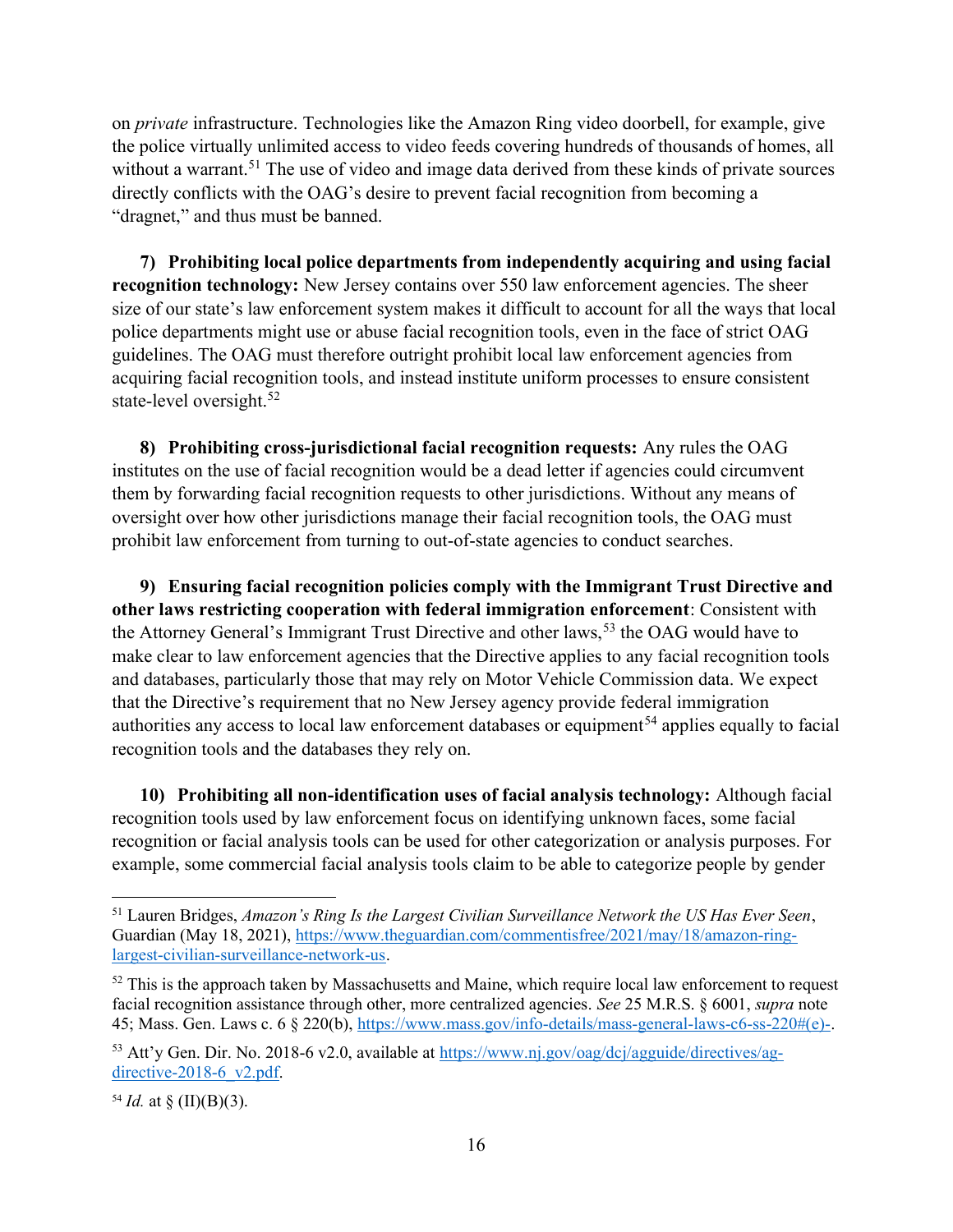(i.e., "is the person in the image a man or woman?") or detect people's emotional state (i.e., "is the person happy, sad, angry, disgusted, confused, or excited?" commonly known as "affect" or "emotion" recognition). More extreme examples include sexual orientation classification or even "criminality" prediction, all based on the notion that these characteristics of a person can be determined from facial features alone. At worst, many of these tasks resemble the pseudoscience of "phrenology," an outdated attempt to ascertain personal traits "by measuring the shape and size of a person's skull."<sup>55</sup> Technologies that claim to perform these tasks are grounded in racism,<sup>56</sup> sexism, homophobia, and transphobia<sup>57</sup>—there is no legitimate basis for their use.

## B. Human analysis procedures could begin to regulate how human operators use facial recognition tools, but they cannot fully anticipate the ways such tools and their results might be misused.

Facial recognition systems are not purely "technical" in their construction or their application. Rather, facial recognition systems are "socio-technical"—their development and use rely on the complex interaction between human actors and computers. Any procedures for human analysis must recognize this. Officers or analysts using the facial recognition tools are part and parcel of the system. Even if a facial recognition tool has an advertised accuracy rate or record of performance, the choices that human analysts make with that tool will impact its performance, with a high likelihood of negative consequences. Given the novelty of facial recognition for ordinary policing purposes, we lack confidence that any set of procedures could safeguard against the harms of facial recognition. At a minimum, the OAG would have to consider instituting the following procedural protections:

1) Before initiating a facial recognition search, officers must obtain a warrant: Like many electronic searches, facial recognition queries should require that an officer obtain a

<sup>55</sup> Joshua A. Kroll, ACM Tech Brief: Facial Recognition, ACM Technology Policy Council (February 2022), https://dl.acm.org/doi/pdf/10.1145/3520137.

<sup>56</sup> Gender recognition, for example, can fail spectacularly for women of color: major commercial gender classification systems have seen error states as high as 35% for darker-skinned women (compared to less than 1% error for lighter-skinned men). Buolamwini & Gebru, *supra* note 2; see also Lauren Rhue, Emotion-Reading Tech Fails the Racial Bias Test, The Conversation (Jan. 3, 2019), https://theconversation.com/emotion-reading-tech-fails-the-racial-bias-test-108404 (explaining that emotion recognition tools show racial bias, as they are more prone to evaluate Black faces as angrier than white faces).

<sup>&</sup>lt;sup>57</sup> The very enterprise of gender classification is questionable, as it assumes a binary gender classification and routinely misgenders transgender and nonbinary people. See Morgan Klaus Scheuerman, Jacob M. Paul & Jed R. Brubaker, How Computers See Gender: An Evaluation of Gender Classification in Commercial Face Analysis and Image Labeling Services, 3 Proc. ACM Human-Computer Interaction 144 (2019), https://dl.acm.org/doi/pdf/10.1145/3359246.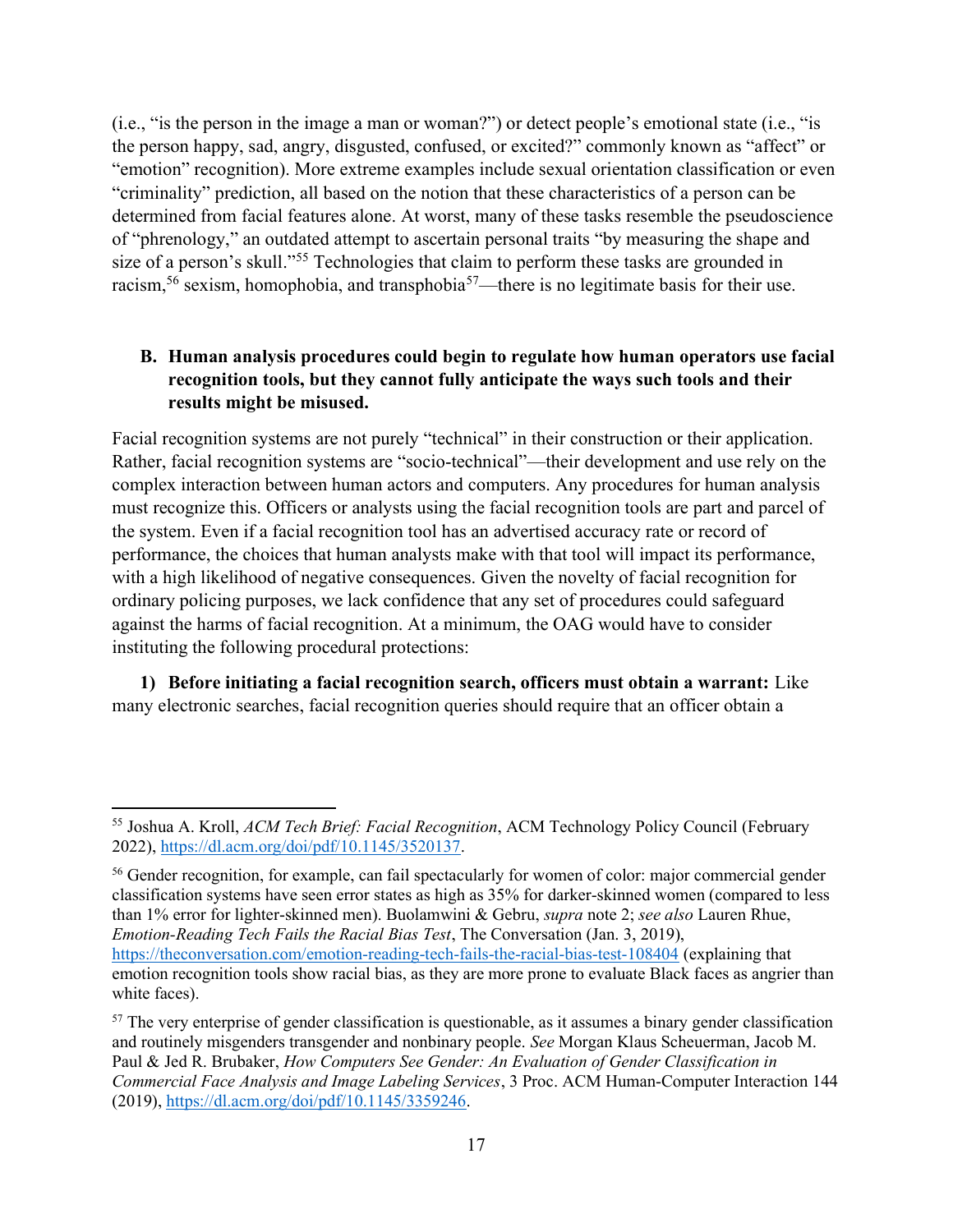warrant or court order before using the tool.<sup>58</sup> That court order or warrant must only issue after a finding that there is probable cause that the subject of the facial recognition search committed an enumerated offense.<sup>59</sup>

2) Human analysts must not alter photos: As explained in our above comment, officers frequently come up with "creative" and abusive ways to use facial recognition tools, such as by editing images before they feed them into the tool, feeding in images of people they consider look-a-likes to the subject, or feeding in police sketches. These kinds of abuses of the tool are unacceptable and render the tool's results invalid. Any reliance on those results is misplaced, and likely to result in harmful impacts on the wrong suspects. Although rules could be instituted to admonish law enforcement officers if they edit photos, we doubt that the OAG could effectively anticipate and prohibit all of the possible misuses of facial recognition tools.

3) Human analysts must follow best practices in eyewitness identification when evaluating facial recognition results: Facial recognition tools require human analysts to identify the unknown person from a list of proposed candidates. Many of the problems that exist with eyewitness identification in general—which the N.J. Supreme Court has found troublesome before $60$ — persist with facial recognition tools.

The Attorney General's guidelines for eyewitness identification must, at a minimum, be carried forward to the use of facial recognition,  $61$  including:

- 1) When choosing whether to include a candidate in a final candidate list, two analysts must "independently conclude that the same photo is a possible match."<sup>62</sup>
- 2) If candidate images are presented to a witness, the officer administering the array must be different than the officers involved in the investigation.
- 3) To combat automation bias and other forms of suggestion, witnesses or any other individuals considering the candidate list should never be notified that a facial recognition system identified a suspect in the investigation or that it contributed photos to the candidate list. They must especially not be shown each candidate's similarity score.

<sup>&</sup>lt;sup>58</sup> Mass. Gen. Laws c. 6  $\S$  220(b) ("A law enforcement agency may perform such a facial recognition search for the following purposes . . . to execute an order, issued by a court or justice authorized to issue warrants in criminal cases . . .")

<sup>59</sup> 25 M.R.S. § 6001, supra note 45 (requiring "probable cause to believe that an unidentified individual in an image has committed [a] serious crime").

 $60$  See Henderson, 208 N.J. at 283 (holding that much of the scientific evidence on the problems with eyewitness testimony, including mugshot exposure bias, contaminating effects of extrinsic information, and the influence of identification procedures, are reliable, useful, and legally significant).

 $61$  Attorney General Guidelines for Preparing and Conducting Out-of-Court Eyewitness Identifications (rev. 2021), https://www.nj.gov/lps/dcj/agguide/Photo-Lineup-ID-Guidelines.pdf.

<sup>62</sup> Garvie, supra note 9.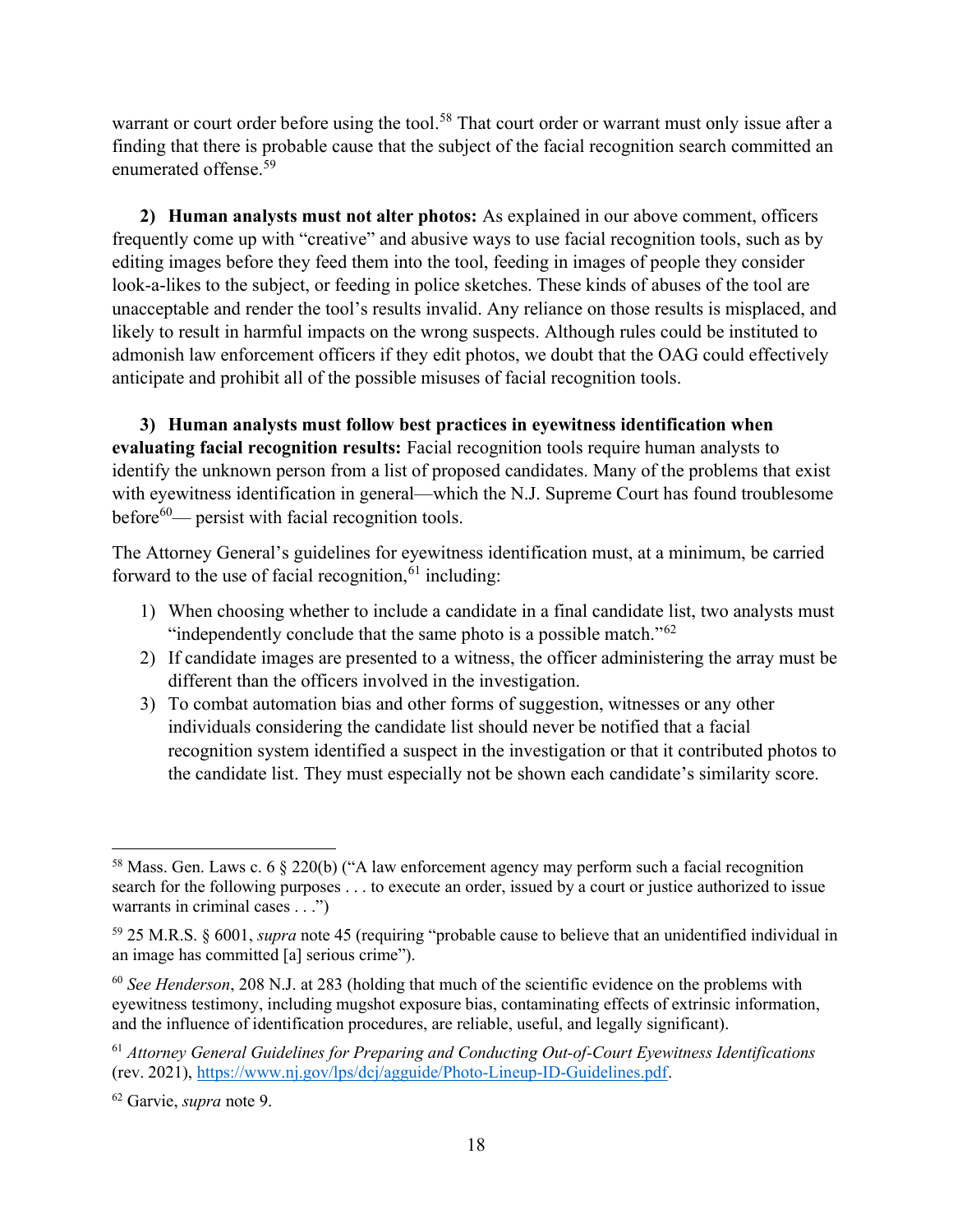Finally, and perhaps most importantly, the entire analysis procedure must be recorded. Any positive identifications or nonidentifications must be included in all records. The record must be provided in its entirety to any future defendants during discovery.

4) If using the candidate list for investigative leads, the candidates must be sufficiently corroborated: Given the errors inherent in facial recognition tools and the breadth of candidates such tools can generate, the use of candidate lists as investigative leads must be limited. A person's presence on a candidate list alone cannot be a reason to initiate more intrusive investigations. There must be corroborative evidence, in the form of a positive identification via a photo array, a concrete nexus between the suspect and the crime (beyond merely the photo identification), or some other piece of information. $63$ 

# C. Technical measures to track the accuracy and performance of facial recognition would be required by any sound policy on facial recognition, but are ultimately insufficient to address the impact facial recognition has on racial disparities in policing and civil liberties.

We encourage the OAG to continue to look towards the National Institute of Standards and Technology's Face Recognition Vendor Test for guidance on facial recognition. However, technical metrics will never be sufficient to ensure that facial recognition serves the public without hurting our communities.

The OAG must expect that false positives will be inevitable if it allows the use of facial recognition. The prohibitions, principles, and procedures we consider above would go part of the way in protecting individuals from erroneous facial recognition matches. But as advocates for civil rights and liberties, we are not technologists and therefore are not in a position to prescribe what the most acceptable "false positive rate" is for individual facial recognition tools. How a tool's "false positive rate" might impact the actual performance of law enforcement's facial recognition process can only be determined through empirical study of facial recognition used "in the wild" by law enforcement. The ultimate impact of facial recognition on racial bias in policing or civil liberties cannot be measured through the tool alone.

This also illustrates the importance of transparency by public agencies using facial recognition technology and the technology's vendors. If public agencies use facial recognition, independent external auditors would have to be able to evaluate its performance in practice. Agencies must demand that their facial recognition vendors make any machine learning models, training data, software, internal studies, or other data or information available for public inspection. Trade secrecy must not be a shield against public accountability.<sup>64</sup>

<sup>63</sup> See id.

 $64$  See, e.g., Rebecca Wexler, Life, Liberty, and Trade Secrets: Intellectual Property in the Criminal Justice System, 70 Stanford L. Rev. 1243 (2018), https://review.law.stanford.edu/wp-